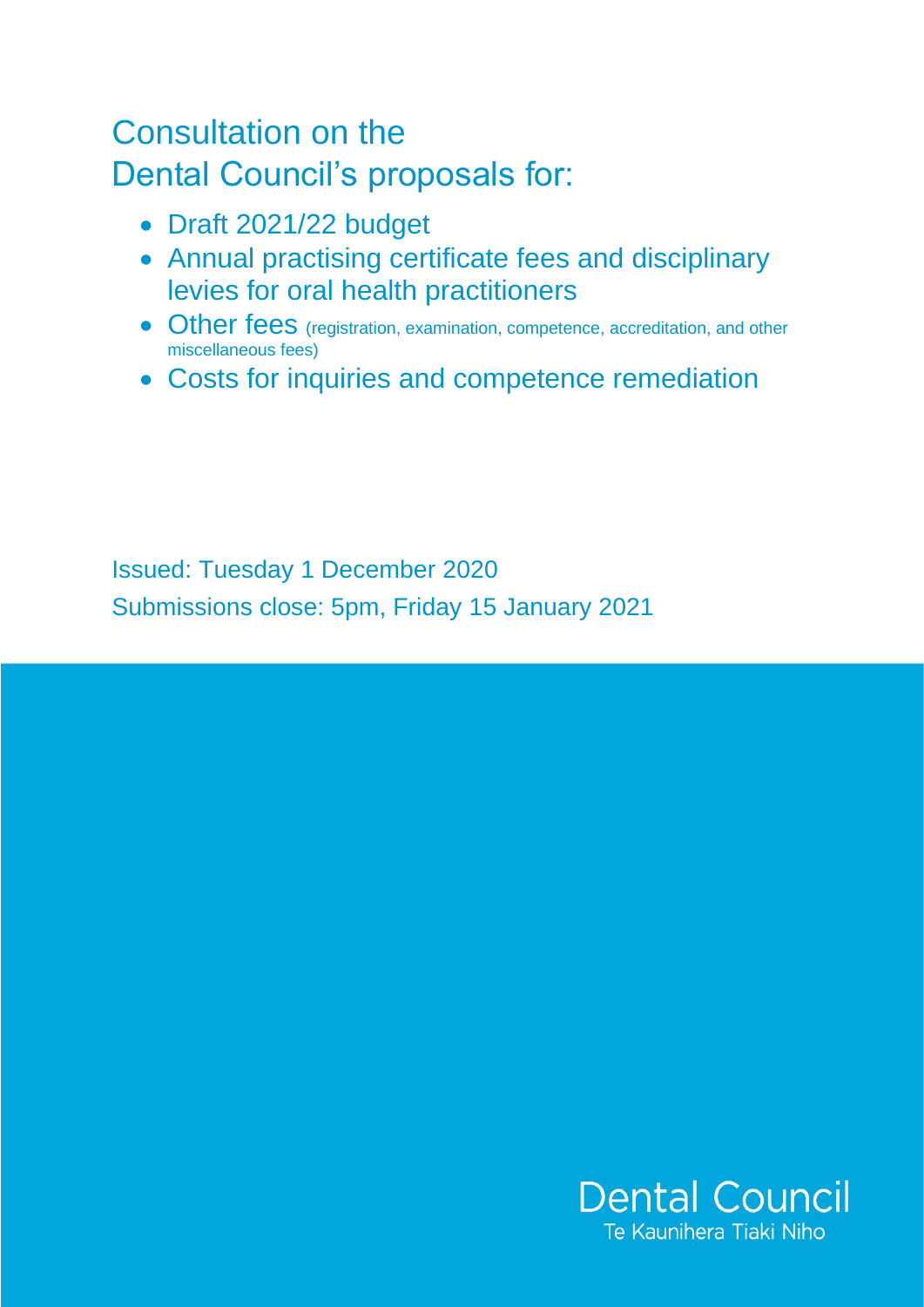#### **This document details the Dental Council's consultation on:**

- 1. The proposed 2021/22 budget (summarised in Table 2 and detailed further in Tables 3 and 4).
- 2. A proposed annual practising certificate (APC) fee for:
	- a. Dentists and dental specialists of \$776.79 (detailed in Table 5)
	- b. Oral health therapists of \$601.66 (detailed in Table 6)
	- c. Dental hygienists and orthodontic auxiliaries of \$911.03 (detailed in Table 7)
	- d. Dental therapists of \$1,418.57 (detailed in Table 8)
	- e. Dental technicians and clinical dental technicians of \$1,015.84 (detailed in Table 9).
- 3. A proposed disciplinary levy for:
	- a. Dentists and dental specialists of \$243.21 (detailed in Table 5)
	- b. Oral health therapists of \$8.64 (detailed in Table 6)
	- c. Dental hygienists and orthodontic auxiliaries which is a refund of \$13.23 (detailed in Table 7)
	- d. Dental therapists of \$134.54 (detailed in Table 8)
	- e. Dental technicians and clinical dental technicians which is a refund of \$81.20 (detailed in Table 9).
- 4. A proposed increase to retention fees of \$50 (proposed retention fee is \$166.91) to reflect direct costs incurred by practitioners.
- 5. Proposed administration fees at a minimum of one hour of secretariat time to reflect direct costs for this service and IT system overhead costs now that all services are online.
- 6. A proposed increase of \$2,200 for overseas applicants with non-prescribed qualifications due to process changes to strengthen the rigour of review.
- 7. The removal of NZDTREX, NZDHREX, NZDOHTREX and NZDTechREX Examination for 5+ candidates that have not been used in recent years.
- 8. Accreditation and monitoring fees for education institutions is introduced on a full cost recovery basis for educational programmes that have an accreditation condition(s) placed on them.
- 9. A proposed CPI adjustment equivalent to 2.0% for all other fees (registration, examination, competence, accreditation and other miscellaneous fees).
- 10. In order that Council can be more transparent to practitioners Council proposes that, subject to the outcome of the consultation process, the Dental Councils fees notice annotation of notes, note 2, be extended as detailed in Appendix 3.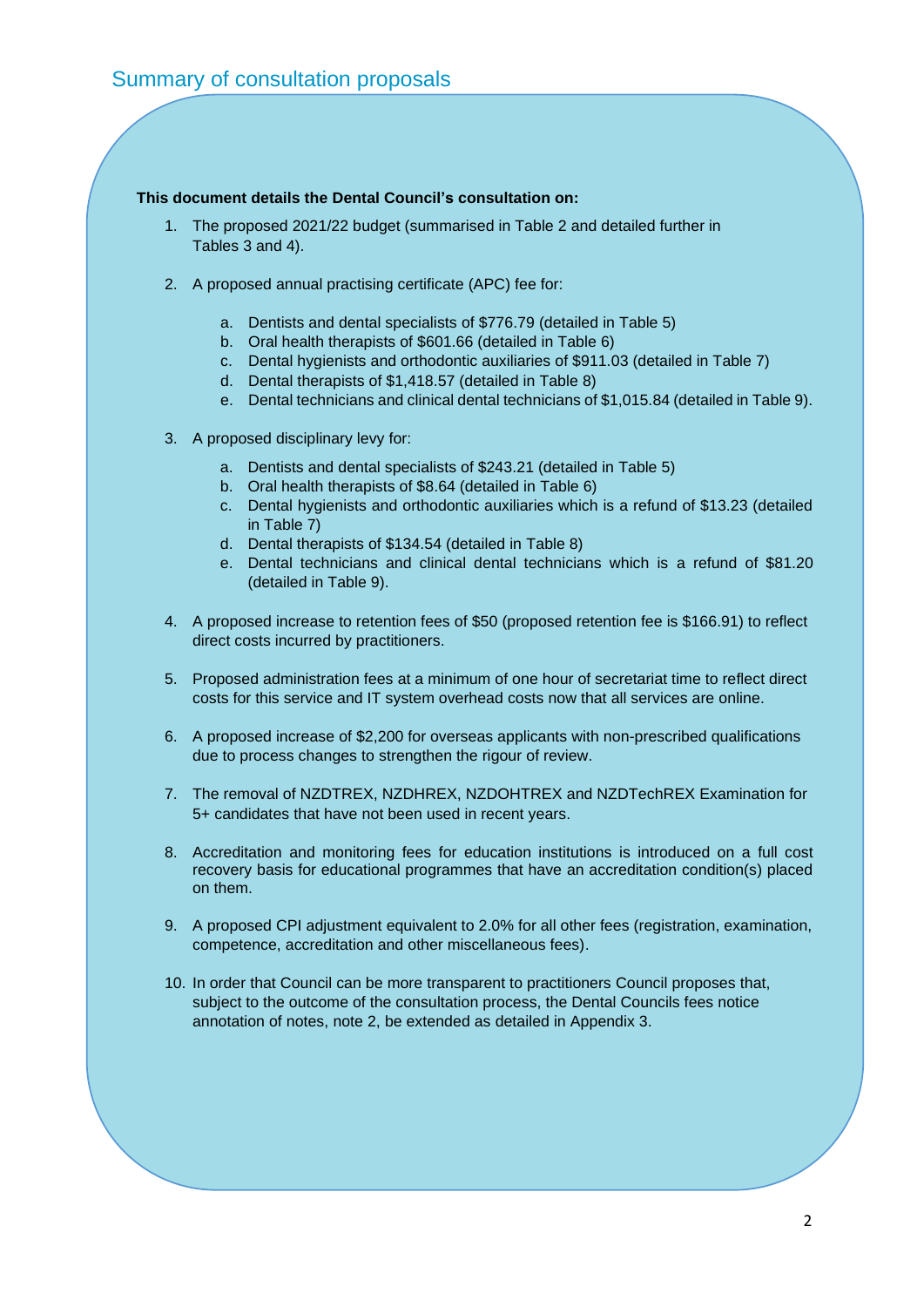#### **This document also details the Dental Council's consultation on policy:**

11. Council is seeking practitioner feedback as to whether practitioners support the continuation of the current policies on the allocation of costs for inquiries and competence remediation or whether practitioners would like to see a change to this approach. Feedback on this approach is sought with two potential scenarios described below:

1. Costs for inquiries and competence reviews. Do you agree that all practitioners within a profession continue to meet the costs of inquiries and competence reviews into an individual practitioner?

#### AND

2. Competence remediation. Do you agree that where an individual practitioner has undergone a Competence Review and the Council has found that the practitioner is not practising at the required standard of competence, the full costs associated with the practitioner undertaking the remedial action ordered by the Council should be met by the individual practitioner?

#### AND

3. Do you wish to make any other comment on the Council's approach to costs for inquiries and competence remediation?

This policy and consultation is further detailed in section 4 of this document on page 8.

**Figures in this consultation document are exclusive of GST, except where stated in Tables 5 to 9.**

**The proposed dentists and dental specialist APC fee and disciplinary levy shall apply from 1 October 2021. All other fees and levies proposed shall apply from 1 April 2021.**

**The Council will give effect to any change in APC fees and disciplinary levies by placing a notice in the New Zealand Gazette.**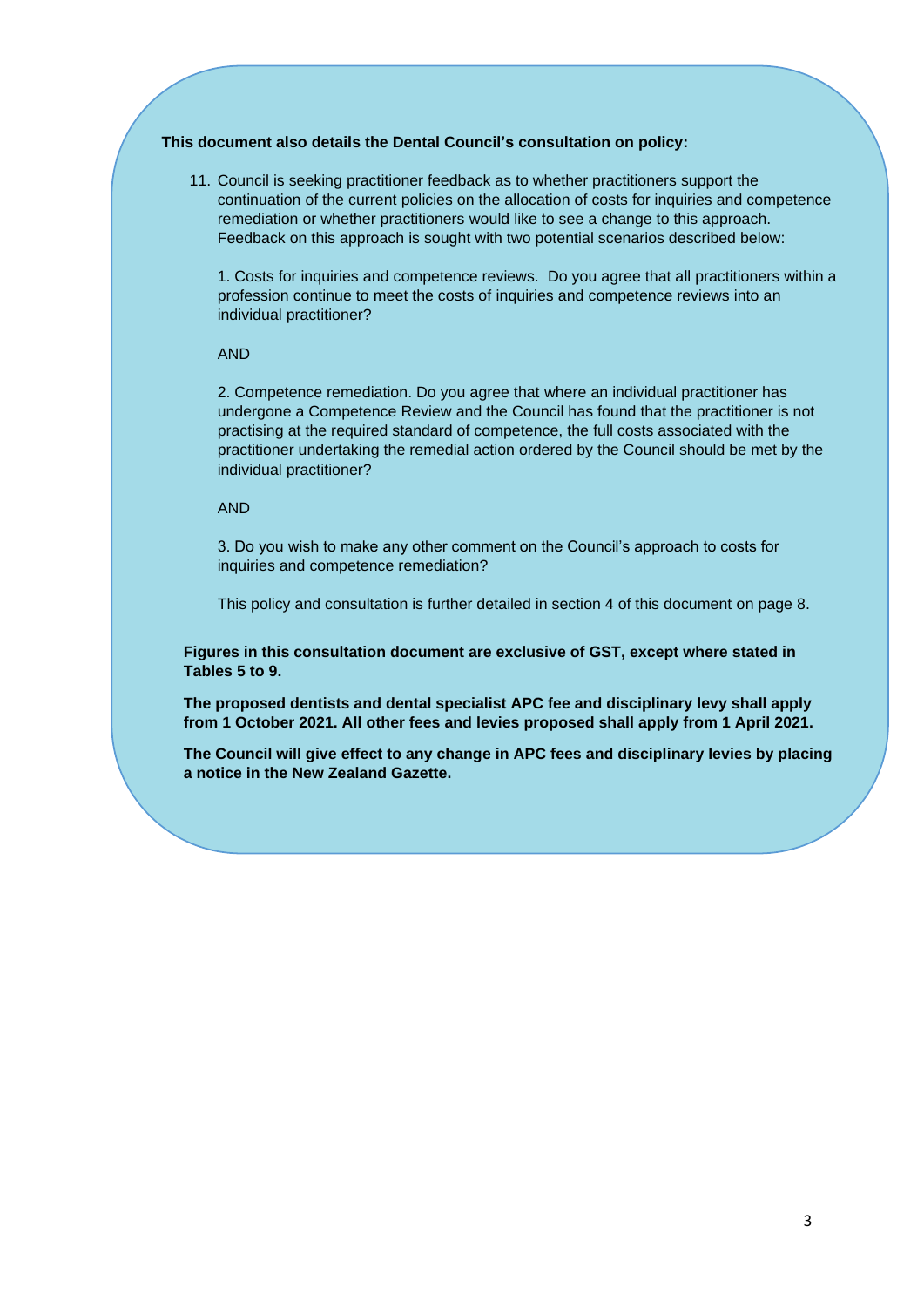# Proposed 2021/22 annual practising certificate fees

The following is a summary of the proposed 2021/22 APC fees, as detailed in this consultation document:

| Profession                                         | Calculated<br>fee<br>\$ | Min.<br>operational<br>reserve adj. | <b>Net</b><br>proposed<br>fee<br>$\mathbb{S}$ |
|----------------------------------------------------|-------------------------|-------------------------------------|-----------------------------------------------|
| Dentists and dental specialists                    | 907.38                  | (130.59)                            | 776.79                                        |
| Oral health therapists                             | 677.64                  | (75.98)                             | 601.66                                        |
| Dental hygienists and orthodontic auxiliaries      | 694.52                  | 216.51                              | 911.03                                        |
| Dental therapists                                  | 789.44                  | 629.13                              | 1,418.57                                      |
| Dental technicians and clinical dental technicians | 726.42                  | 289.42                              | 1,015.84                                      |

# Proposed 2021/22 disciplinary levies

The following is a summary of the proposed 2021/22 disciplinary levies, as detailed in this consultation document: Dental technicians and clinical dental technicians 842.45 58.55 901.00

| Profession                                         | <b>Calculated</b><br>levy<br>\$ | Min.<br>disciplinary<br>reserve adj.<br>$\mathcal{S}$ | <b>Net</b><br>proposed<br>levy<br>\$ |  |
|----------------------------------------------------|---------------------------------|-------------------------------------------------------|--------------------------------------|--|
| Dentists and dental specialists                    | 244.39                          | (1.18)                                                | 243.21                               |  |
| Oral health therapists                             | 9.81                            | (1.17)                                                | 8.64                                 |  |
| Dental hygienists and orthodontic auxiliaries      | 12.27                           | (25.50)                                               | (13.23)                              |  |
| Dental therapists                                  | 59.83                           | 74.71                                                 | 134.54                               |  |
| Dental technicians and clinical dental technicians | 21.57                           | (102.77)                                              | (81.20)                              |  |

# Feedback and submissions

Details of how to make submissions and provide your feedback are outlined in section 7 on page 14 of this document.

Submissions close at **5pm on Friday 15 January 2021**.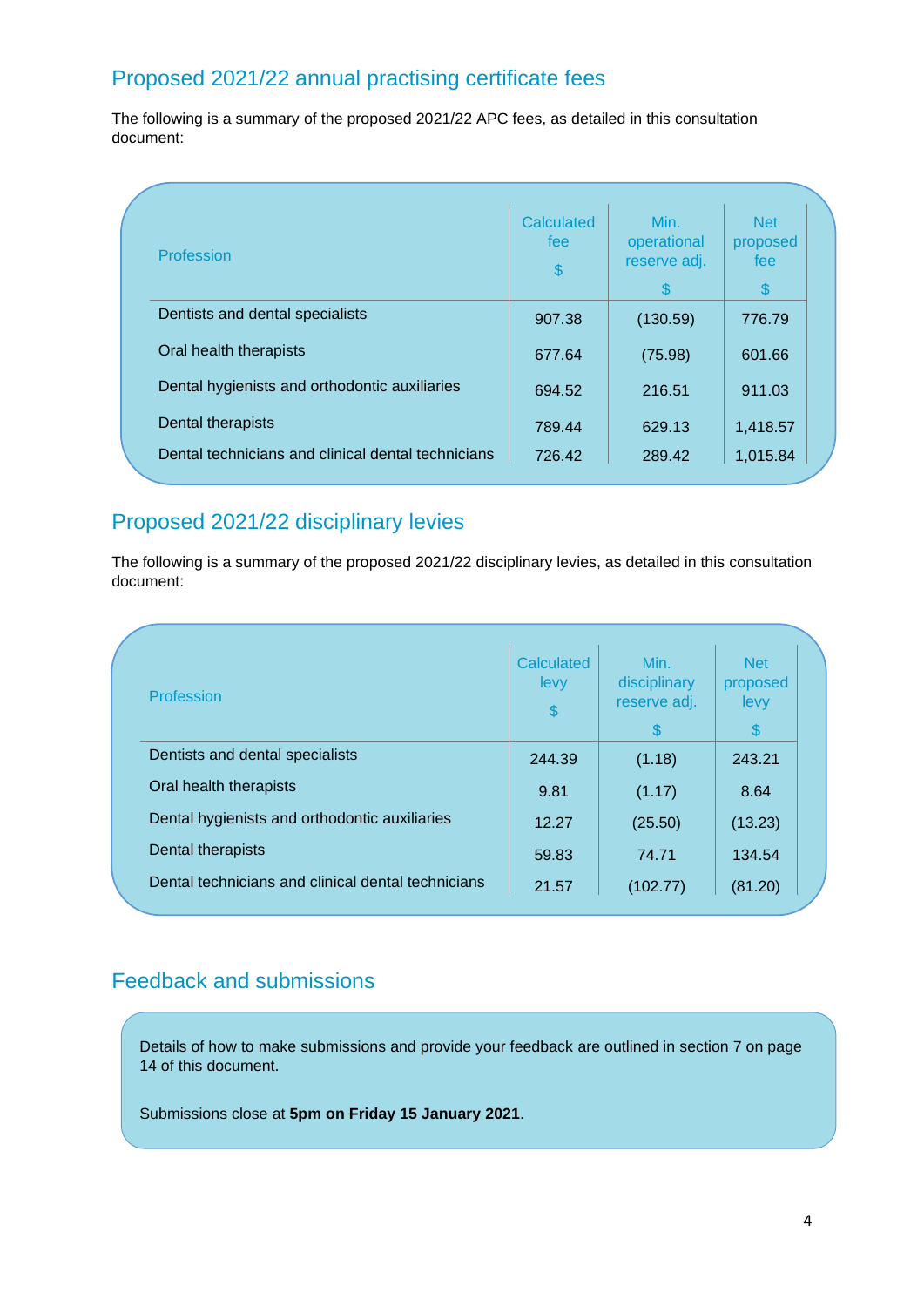# 1. Introduction

The Dental Council (the Council) sets annual practising certificate (APC) fees and disciplinary levies for oral health practitioners<sup>1</sup> under sections 130 and 131 of the Health Practitioners Competence Assurance Act 2003 (the Act). This consultation document sets out proposals on the Council's:

- draft 2021/22 budget
- proposed APC fees and disciplinary levies for oral health therapists, dental hygienists, orthodontic auxiliaries, dental therapists, dental technicians and clinical dental technicians for the practising year 1 April 2021 – 31 March 2022
- proposed APC fees and disciplinary levies for dentists and dental specialists for the practising year 1 October 2021 – 30 September 2022
- proposed registration, examination, competence, accreditation and other miscellaneous fees effective from 1 April 2021.

# 2. Background

The Council follows the good practice guidelines established by the [Office of the Auditor-General](https://oag.parliament.nz/2008/charging-fees/docs/charging-fees.pdf) and the Treasury. The Council's budget, fees and levies are calculated on a full cost recovery basis. The Council endeavours to cover all costs over a two-year period and is committed to operating in a cost effective and fiscally responsible way for our practitioners, while balancing our obligations to protect the public.

The level of APC fee per practitioner depends on:

- the budgeted number of practitioners
- direct profession income and expenditure budgets, and
- minimum reserve levels set for each profession and carried forward from the previous year.

A minimum level of reserves for each profession is maintained in accordance with the Council's *[Level](https://www.dcnz.org.nz/assets/Uploads/Policies/Level-of-Reserves-Policy.pdf) [of Reserves Policy](https://www.dcnz.org.nz/assets/Uploads/Policies/Level-of-Reserves-Policy.pdf)*.

To maintain appropriate operational reserves and sustain financial viability, the Council:

- budgets and forecasts prudently
- rations and prioritises resources, and
- adjusts APC fees to meet operational activities and to provide a buffer against an unknown number of competence cases, appeals or judicial reviews.

All financial tables other than Table 1 are included in Appendix 1.

The proposed budget for the financial year to 31 March 2022 will be set in the unprecedented context of the ongoing risks created by the COVID-19 pandemic, the associated financial impacts on practitioners and the requirement for all professions to maintain minimum levels of reserves.

The full impact of COVID-19 cannot be estimated at present, although the budget process has been delayed to ensure any impacts on practitioner numbers following the September APC round have been included. The delay has also allowed other oral health practitioners that did not renew their APC in the March round, due to uncertainty about their jobs during the nationwide lockdown, to secure jobs and apply for an APC since then.

 $1$  Dentists, dental specialists, oral health therapists, dental hygienists, orthodontic auxiliaries, dental therapists, dental technicians, and clinical dental technicians.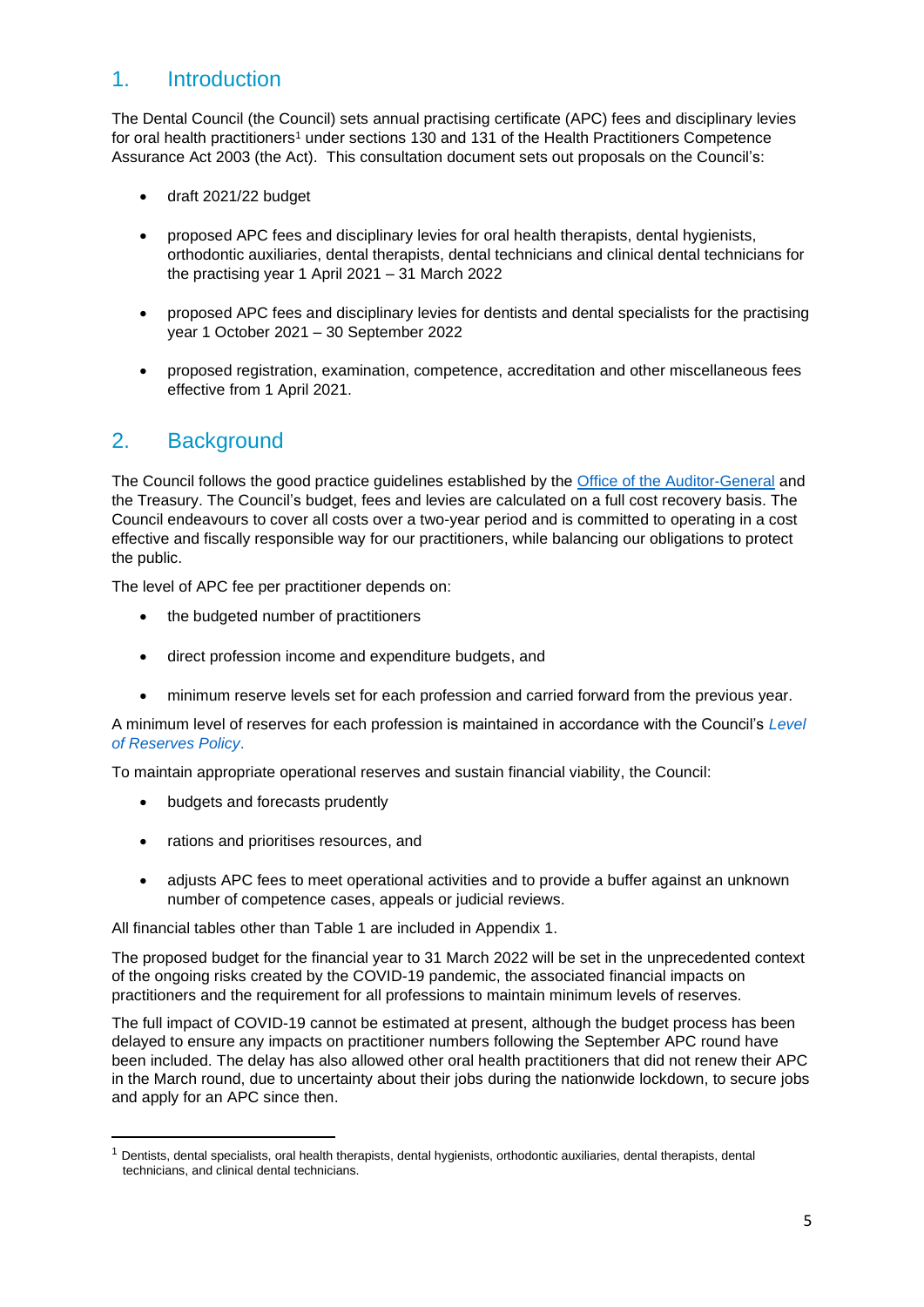The Council is also faced with other unquantifiable factors including rent for new premises that will be required in the future (in an evolving COVID-19 commercial rent environment) and timing for borders to open that will allow overseas practitioners to move to New Zealand.

As a result of the above the proposed budget for the financial year to 31 March 2022 aims to be fiscally responsible and utilise professional reserves when possible to reduce costs to practitioners during the COVID-19 climate as well as continue to meet obligations to the public.

# 3. Proposed 2021/22 budget

# Overall position

The Council has budgeted for an overall deficit of \$254,664 (Table 2) in the 2021/22 year.

The proposed 2021/22 budget has been prepared to allow the Council to fulfil its regulatory functions including putting in place its new recertification programme during this period.

# How Council allocates expenditure to the professions

Net Council expenditure is determined by the Council's income (interest earned on term deposits) less the Council's expenditure. As per last year's budget consultation, the Council allocates net Council expenditure to each profession based on the number of practitioners who hold an APC in that profession (Table 1).

Net profession expenditure that can be accurately quantified and attributed is directly allocated to specific professions.

| <b>APC - Practising full fee</b><br><b>practitioners</b> | <b>Actual 2017/18</b> | <b>Actual 2018/19</b> | <b>Actual 2019/20</b> | <b>Actual 2020/21</b> | Est. 2021/22 |
|----------------------------------------------------------|-----------------------|-----------------------|-----------------------|-----------------------|--------------|
| APC - Dentists                                           | 2417                  | 2440                  | 2,532                 | 2.431                 | 2,449        |
| <b>APC</b> - Therapists                                  | 425                   | 388                   | 368                   | 373                   | 351          |
| APC - Hygienists                                         | 386                   | 378                   | 379                   | 394                   | 375          |
| APC - Technicians & CDT                                  | 352                   | 340                   | 327                   | 325                   | 306          |
| APC - OHTs                                               | 493                   | 533                   | 609                   | 604                   | 673          |
| <b>Total practitioners</b>                               | 4,073                 | 4,079                 | 4,215                 | 4.127                 | 4,154        |

### **Table 1: Estimated APC holders by profession used for allocating net Council expenditure**

# Overview of proposed budget income and expenditure

Budgeted 2021/22 Council and profession specific expenditure is \$4,715,174 (Table 3), compared to the 2020/21 budgeted expenditure of \$4,581,024. This 3% increase is largely due to increased compliance costs and disciplinary expenditure.

Overall salaries and wage costs (including oncosts such as ACC and KiwiSaver) remain on par with budget 2020/21 at \$1,872,979 as no increases were applied in the 2020 year due to financial restraints caused by COVID-19.

Cost savings have been made in telephone and other office expenditure over 2020 by reducing the use of manual services and moving to online products, such as Zoom, wherever practicable.

Rent is expected to reduce to \$135,000 (2020/21: \$221,766) as the impact of the previously recognised onerous lease continues to be amortised. Please note that lease costs for premises in the future (from late 2021 when the current lease expires) are currently a best estimate given the presently unknown effects of COVID-19 on commercial rents.

\$255,833, or 5% of expenditure, is depreciation and amortisation as reflected in the current value of assets and the use of straight-line methodology for the new online registry and finance system (2020/21: \$315,263). Investment in capital expenditure is recovered via [the capital replacement](https://www.dcnz.org.nz/assets/Uploads/Policies/Level-of-Reserves-Policy.pdf)  [reserve \(CRR\)](https://www.dcnz.org.nz/assets/Uploads/Policies/Level-of-Reserves-Policy.pdf) and is a component of the APC fee, however depreciation is not a component of the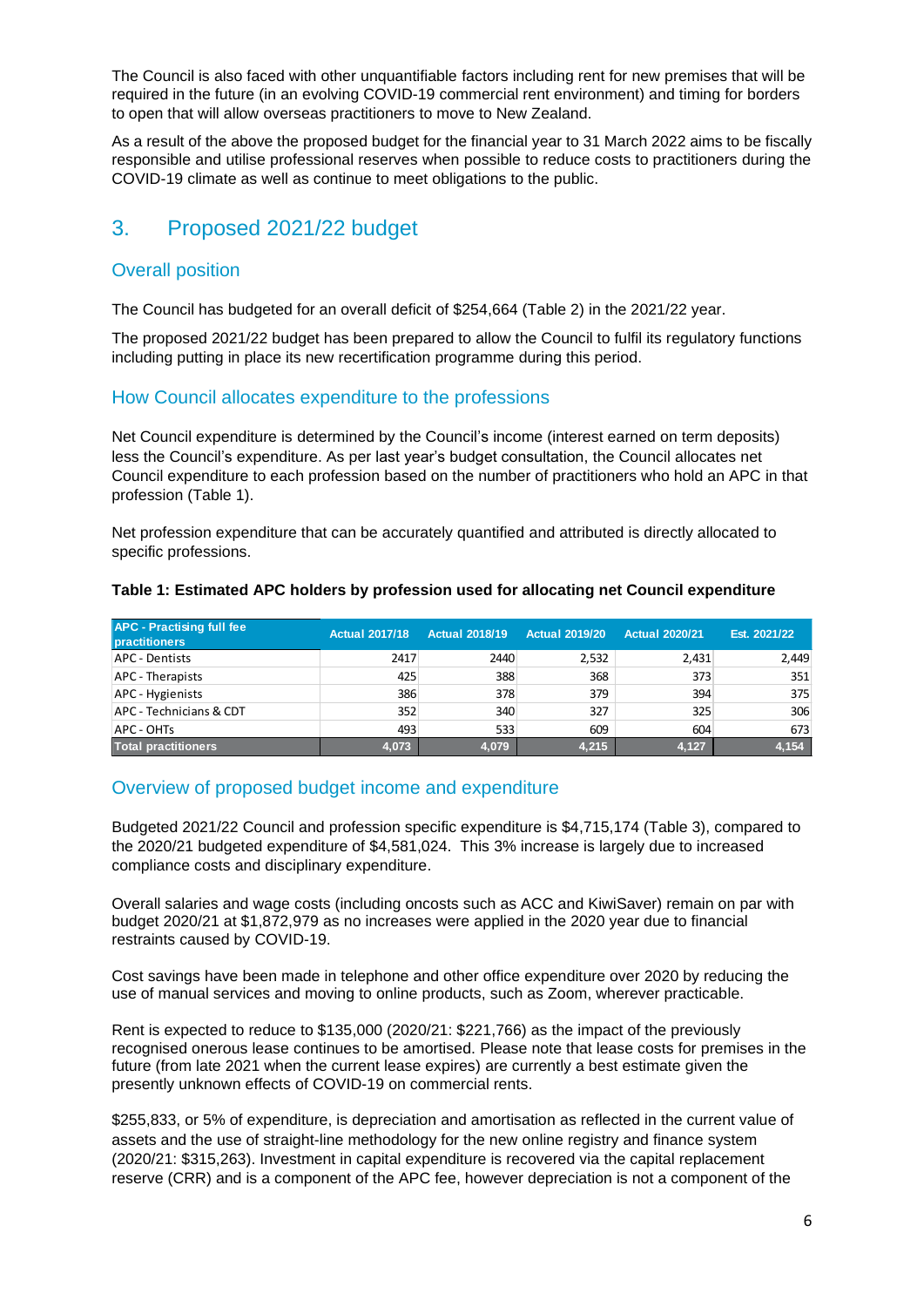APC fee. The proposed 2021/22 budget has the CRR set at \$nil per practitioner. This will reduce the impact of APC fees on practitioners (2020/21 CRR: \$25.91 and 2019/20 CRR: \$83.50 per practitioner) in the COVID-19 financial environment by using reserves previously built by the professions.

Council and its committees have budgeted costs of \$292,452 which is significantly reduced from the 2020/21 budget of \$503,363 due to a move by Council to online products, a COVID-19 initiative.

The registration and recertification standards project work in the current year, which allows for the delivery of the new recertification programme including IT changes, has been capitalised. The budgeted expenditure for 2021/22 reflects the costs of implementing the new registrant component of the recertification programme. In addition to this, a budget of \$150,000 has been included for the previously deferred cultural competence standards review, including competencies that will enable effective and respectful interaction with Māori, as required by section 118 of the Act. This project will be phased with the immediate focus on the dentists/ dental specialists profession.

The level of inquiries from practitioners (particularly dentists and the Dental Association) during the nationwide COVID-19 lockdown, and subsequently, is expected to result in unbudgeted expenditure of \$70,000 for legal fees and external advice in the current year. A budget of \$27,870 has been allowed in 2021/22 for a clinical advisory group of six practitioners to review evolving COVID-19 research and developments to ensure the Council's guidelines continue to be current and relevant.

The reduction of \$72,448 in education and accreditation costs compared to the 2020/21 budget of \$90,688 is due to no accreditation occurring in the 2021/22 financial year. The remaining budget of \$18,240 relates to monitoring of currently accredited programmes.

Recertification expenses of \$148,500 have been budgeted relating to the review of the professional competencies for the dentists/dental specialist scopes of practices. Scope of practice reviews are required under section 11 of the Act to ensure that they remain contemporary and fit for purpose.

Complaints and competence costs continue to increase each year with costs of \$417,155 anticipated in the proposed budget (2020/21: \$270,909) based on actual 2020 costs and expected new costs. Competence review processes take time and practitioners undergoing competence reviews are often required to be supervised, as a public safety mechanism, throughout the course of the process. The rising cost of supervision has added to the overall increased costs of competence reviews.

Disciplinary costs are proposed to be budgeted at \$637,300 (2020/21: \$510,766). This is a substantial increase on recent years costs based on current case estimates resulting from the complexity of the cases anticipated and the volume of patients involved. The proposed budget includes two known Dentist Health Practitioners Disciplinary Tribunal (HPDT) hearings as well as one anticipated new hearing. The discipline levy under the Act (section 131) funds both the professional conduct committee (PCC) and HPDT costs with Council policy allocating these funds to profession specific disciplinary reserves.

### Capital expenditure

Capital expenditure of \$120,000 is budgeted for in 2021/22 (2020/21: \$160,662). This includes a fiscally prudent \$100,000 for the 50% share of premises fitout with Pharmacy Council and \$20,000 for ICT replacements

As a result of the budgeted capital expenditure, and the COVID-19 financial environment, the proposed CRR APC fee is \$nil per practitioner. This will reduce the impact of APC fees on practitioners (2020/21: \$25.91 and 2019/20: \$84.10 per practitioner).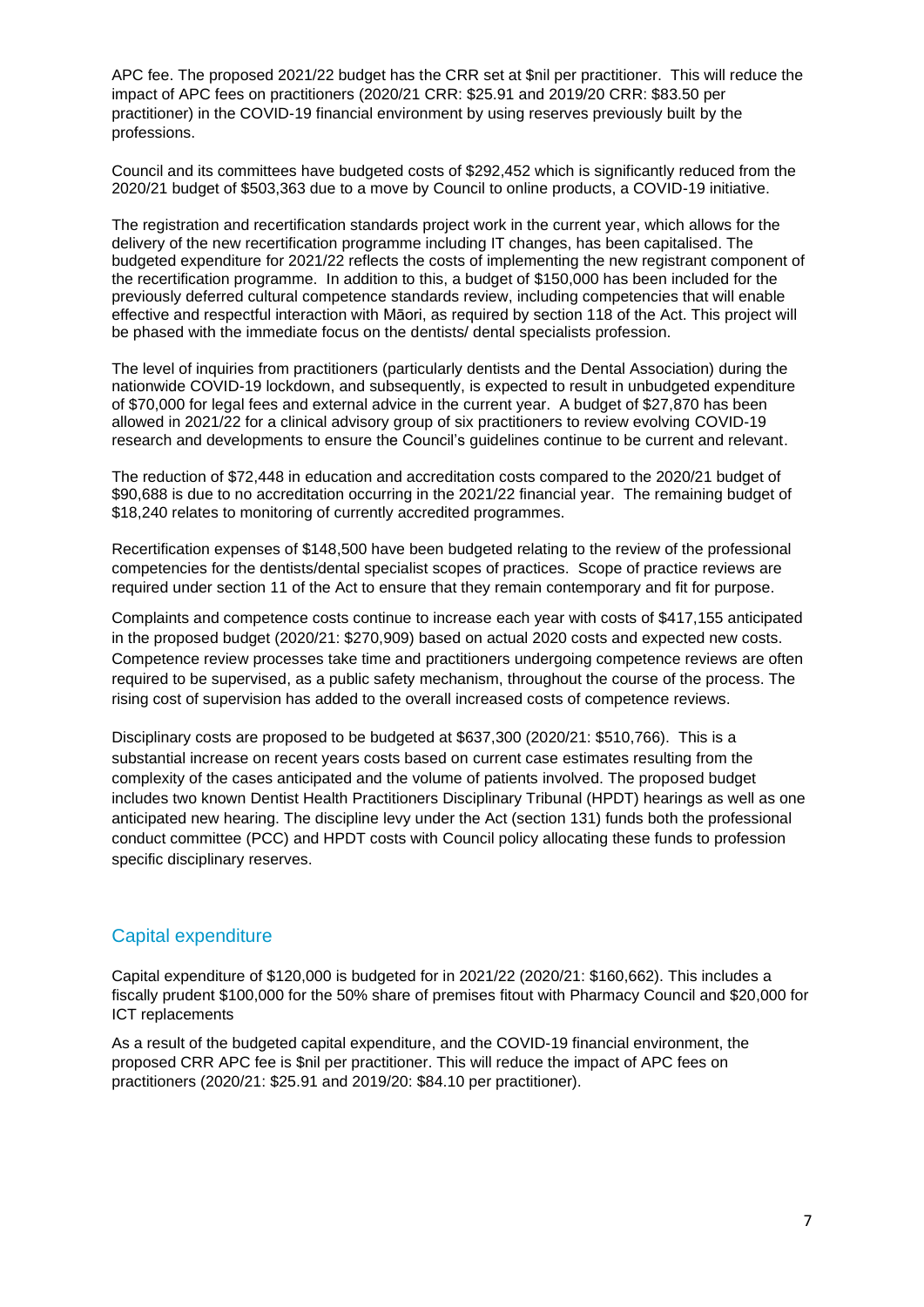# 4. Policy – costs for inquiries and competence remediation

A core Council function is to receive information about the practice, conduct, or competence of oral health practitioners and, where appropriate, to act on that information. The costs for inquiring into notifications to Council, and the costs for taking remedial action to address deficiencies in an oral health practitioner's practice, are significant. Further, the costs are increasing and are expected to continue to increase. In this context, the Council considers that it is timely to consult stakeholders on Council's approach to such costs – including what costs should fall on the professions and what costs should be met by the individual practitioner whose practice is in question.

Notifications to Council about practitioners fall into one or more of three broad categories – that is, concerns about a practitioner's conduct, or competence, or health. The Council's current policy is that all initial inquiries into notifications about a practitioner are met by the Council – which means that the particular oral health profession bears the costs. The Council is not proposing to change this policy.

Where a notification results in a matter being referred to a Professional Conduct Committee (PCC) for investigation of a practitioner's conduct, the costs associated with the PCC's investigation are paid for out of the disciplinary fund for the relevant profession – i.e. monies collected from the disciplinary levy charged to practitioners. Where the PCC investigation results in a charge being laid before the Health Practitioners Disciplinary Tribunal, and the charge is found proven, the practitioner who has been found to have committed a professional disciplinary offence may be required to meet some or all of the costs of the PCC investigation and the Tribunal process. The Council is not proposing to change anything to do with investigations into conduct.

Notifications relating to health conditions that may impact on a practitioner's ability to perform the functions required for the practice of the profession can result in the Council requiring the practitioner to undergo examination or testing to determine the nature of any health condition and the implication for the practitioner's practice of the profession. Where this is required, the Council meets the costs of the examination or testing. The Council is not proposing to change anything to do with this process.

### *Competence reviews*

The area which the Council considers requires careful consideration relates to inquiries into a practitioner's competence. The Council's current policy, which has been in place since the introduction of the Act, is that where a Competence Review is ordered by the Council, the relevant profession bears the costs of the Competence Review (see the Council's [Competence Review](https://www.dcnz.org.nz/assets/Uploads/Policies/Competence-review-policy.pdf)  [policy\)](https://www.dcnz.org.nz/assets/Uploads/Policies/Competence-review-policy.pdf); with the individual practitioner meeting the costs of any remedial action ordered by the Council. The [Budgeting, Fee Setting and Cost Allocation policy](https://www.dcnz.org.nz/assets/Uploads/Policies/Budgeting-Fee-Setting-and-Cost-Allocation-Policy.pdf) ensures these expenses are made against the profession of the individual practitioner being investigated and subsequently makes up part of the APC fee for all practitioners in that profession.

The reason for the Council's policy position is that all practitioners who hold a practising certificate are regarded to be practising at the required standard of competence. When concerns are raised, the Council is required to enquire into the practitioner's competence – with the ultimate question for the Council being whether the practitioner is practising at the required standard of competence. The Council considers that it is fair and reasonable that the costs associated with reviewing a practitioner's competence fall on the profession.

If the Council's decision is that the practitioner is practising at the required standard of competence then that will be the end of the Council's process – with no, or limited, further action required.

If the Council's decision is that the practitioner is *not* practising at the required standard of competence, then the Council must require the practitioner to do certain things to get the practitioner back to the required standard of competence. For example, the Council might require the practitioner to: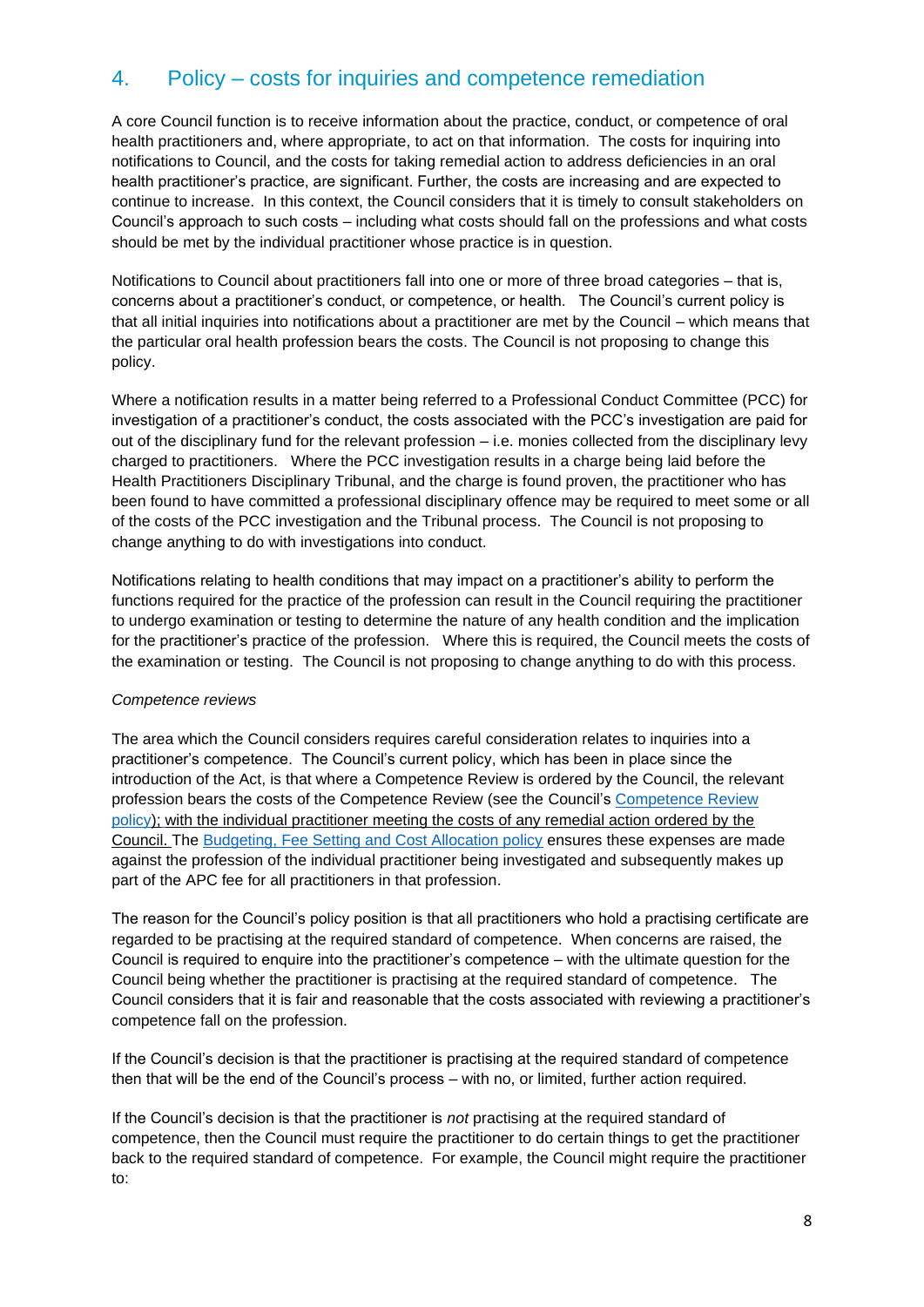- Undertake a competence programme
- Work under supervision for a period of time
- Sit an examination or undertake an assessment

The issue is whether some or all of the costs associated with any of the remedial action that the Council might order *after* the practitioner has been found to be practising below the required standard of competence should properly fall on the individual practitioner or whether the costs should fall on the profession.

The Council's current policy is that the costs for the remedial action should fall, in their entirety, on the individual who has been found to be practising below the required standard of competence. The Council is not proposing any change to this policy position – but the Council does want to hear what practitioners think about this policy position and whether the Council has found the right balance between costs falling on the individual and costs falling on the profession.

One of the challenges that the Council has faced is that the costs associated with the remedial action ordered by the Council can be extremely high. By way of general examples:

- (a) Recent competence programmes ordered by Council and paid by individual practitioners have ranged from \$20,000 to \$100,000;
- (b) Practitioners who may require supervision might face significant costs. The most expensive scenario will be direct, one-on-one supervision by a professional colleague – which might continue for weeks or even months. The practitioner would be required to meet the costs of the supervisor's time.

### *Consultation*

The Council seeks practitioner feedback as to whether practitioners support the continuation of the above policies on the allocation of costs as described above.

We look forward to receiving your feedback and comments on these questions:

1. Costs for inquiries and competence reviews. Do you agree that all practitioners within a profession continue to meet the costs of inquiries and competence reviews into an individual practitioner?

### AND

2. Competence remediation. Do you agree that where an individual practitioner has undergone a Competence Review and the Council has found that the practitioner is not practising at the required standard of competence, the full costs associated with the practitioner undertaking the remedial action ordered by the Council should be met by the individual practitioner?

### AND

3. Do you wish to make any other comment on the Council's approach to costs for inquiries and competence remediation?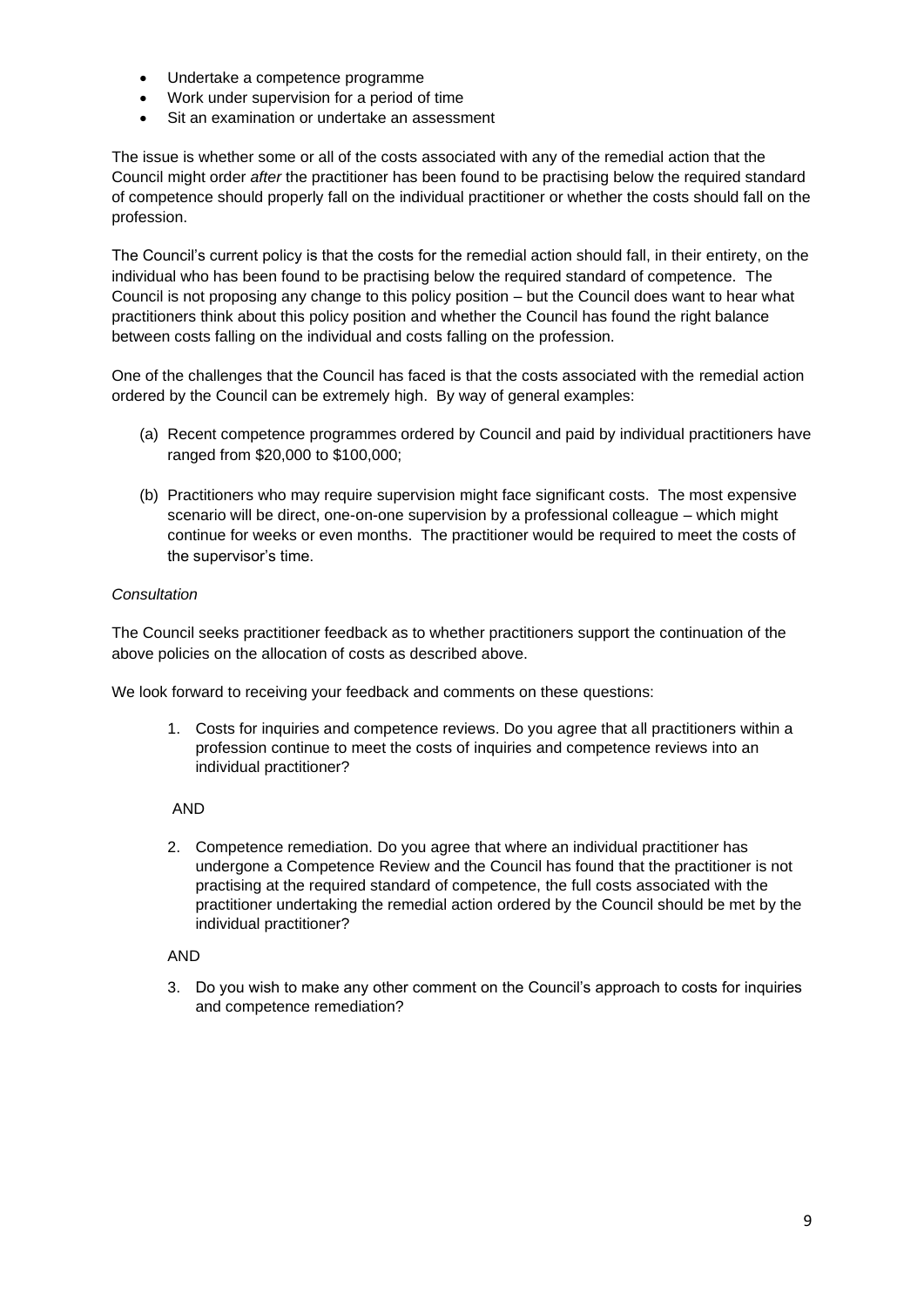# 5. Proposed fees and levies by profession

### Dentists and dental specialists

The proposed APC fee and disciplinary levy for dentists and dental specialists for the period 1 October 2021 – 30 September 2022 are as detailed in Table 5. Subject to consultation, the APC and disciplinary levy will take effect on 1 October 2021.

### **APC fee**

A minimum operating reserve balance of \$845,186 (2020/21: \$1,089,719) is required to sustain the dentist and dental specialist profession. The 2020/21 operating reserve closing balance is forecasted at \$1,165,003. Therefore, the excess reserves will be refunded by \$319,817 or \$130.59 per practitioner.

The Council proposes to set the 2021/22 dentist and dental specialist APC fee at \$776.79 (Table 5). The APC fee is based on:

- Council costs and profession specific net expenditure: \$907.38, noting the previously described increased compliance costs
- resetting the minimum operational reserves: (\$130.59), and
- capital replacement contribution: \$nil.

### **Disciplinary levy**

A minimum disciplinary reserve balance of \$740,000 is required to sustain the dentist and dental specialist profession. The 2020/21 forecast disciplinary reserve closing balance is \$742,882.

The Council proposes to set the dentist 2021/22 disciplinary levy at \$243.21 (Table 5), an increase of \$53.24 per practitioner compared to 2020/21. This is due to previously described increased in disciplinary costs because of estimated PCC and HPDT costs (see section 3 above).

# Oral health therapists

The proposed APC fee and disciplinary levy for oral health therapists for the period 1 April 2021 – 31 March 2022 are as detailed in Table 6. Subject to consultation, the APC and disciplinary levy will take effect on 1 April 2021.

### **APC fee**

A minimum operating reserve balance of \$98,753 is required to sustain the oral health therapist profession. The 2021/22 forecast operating reserve opening balance is \$149,889 and, as a result, the excess operational reserve of \$51,136 will be refunded (\$75.98 per practitioner).

The APC fee is based on:

- Council costs and profession specific net expenditure: \$677.64
- resetting the minimum operational reserves: (\$75.98), and
- capital replacement contribution: \$nil.

The Council proposes to set the 2021/22 oral health therapist APC fee at \$601.66 (Table 6).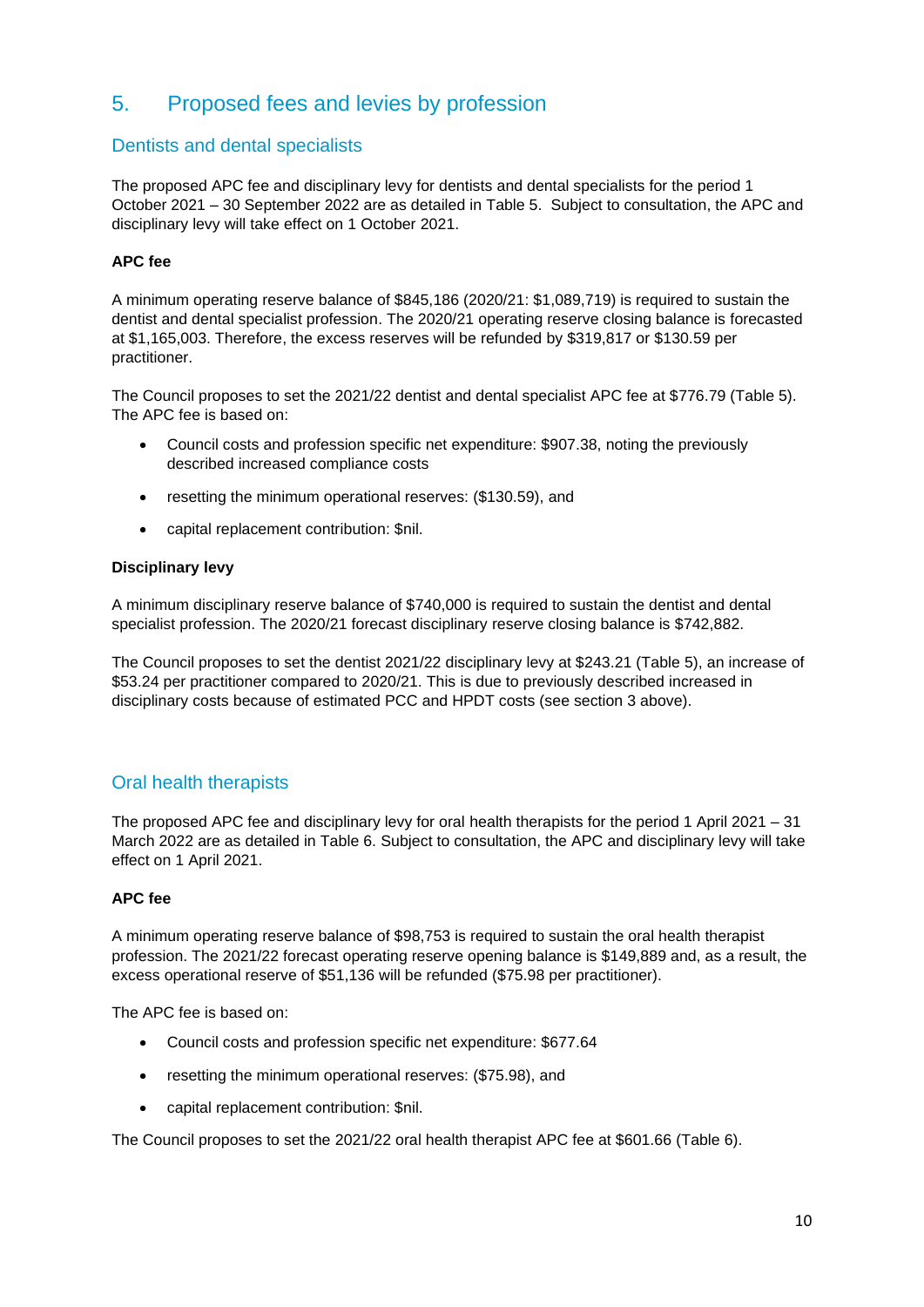### **Disciplinary levy**

A minimum disciplinary reserve balance of \$27,000 is required to sustain the oral health therapist profession. The 2020/21 forecast disciplinary reserve closing balance is \$27,785. As a result, \$1.17 per practitioner will be returned to the profession to reset the disciplinary reserve to its minimum level*.*

In-year disciplinary expenditure equivalent to \$9.81 per practitioner is based on a budget of a nominal spend on PCC cases. The Council proposes an overall disciplinary levy of \$8.64 (Table 6) for the oral health therapists 2021/22 disciplinary levy.

### Dental hygienists and orthodontic auxiliaries

The proposed APC fee and disciplinary levy for dental hygienists and orthodontic auxiliaries for the period 1 April 2021 – 31 March 2022 are as detailed in Table 7. Subject to consultation, the APC and disciplinary levy will take effect on 1 April 2021.

#### **APC fee**

The operating reserve minimum balance will be set at \$38,309 in 2021/22 as per the reserves policy. The 2020/21 operating reserve closing balance is forecast at a deficit of \$42,883. This is due to inadequate reserves balance being carried forward from 2019/20, as described in the [Council's](https://www.dcnz.org.nz/assets/Uploads/Consultations/2019/Consultation-proposed-2020-21-budget-fees-and-levies/2020-21-proposed-budget-and-fees-consultation-document.pdf)  2020/21 [proposed budget and fees consultation document](https://www.dcnz.org.nz/assets/Uploads/Consultations/2019/Consultation-proposed-2020-21-budget-fees-and-levies/2020-21-proposed-budget-and-fees-consultation-document.pdf) and lower than consulted fees being levied in 2020/21. As a result, the operational reserve requires top up funding of \$81,192.

The APC fee is based on:

- Council costs and profession specific net expenditure: \$694.52
- resetting the minimum operational reserves: \$216.51, and
- capital replacement contribution: \$nil.

The Council proposes to set the 2021/22 dental hygienists and orthodontic auxiliaries APC fee at \$911.03 (Table 7).

#### **Disciplinary levy**

A minimum disciplinary reserve balance of \$27,000 is required to sustain the dental hygienist and orthodontic auxiliary profession. The forecast 2020/21 disciplinary reserve closing balance is \$36,561. Therefore \$25.50 per practitioner is proposed to be returned to the profession. Budgeted 2021/22 disciplinary expenditure equivalent to \$12.27 per practitioner is based on a nominal low complexity PCC case.

The Council proposes a total disciplinary levy refund of \$13.23 (Table 7) for the dental hygienist and orthodontic auxiliary 2021/22 disciplinary levy.

### Dental therapists

The proposed APC fee and disciplinary levy for dental therapists for the period 1 April 2021 – 31 March 2022 are as detailed in Table 8. Subject to consultation, the APC and disciplinary levy will take effect on 1 April 2021.

#### **APC fee**

A minimum operating reserve balance of \$35,858 is required to sustain the dental therapist profession. The 2020/21 forecast closing operating reserve balance is overdrawn by \$184,965, due to a greater than budgeted decline in practising dental therapist numbers in 2020 and prior years as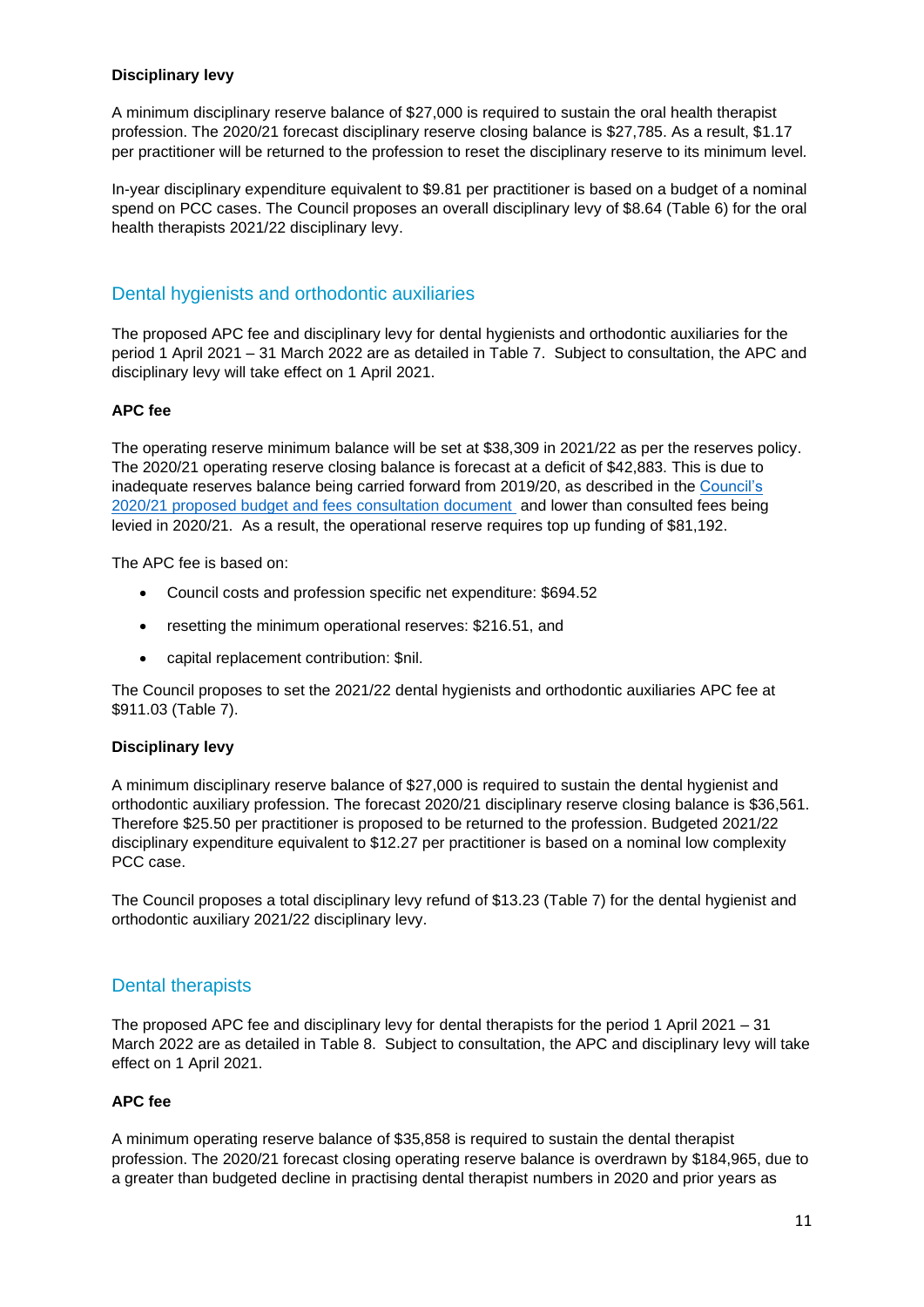noted previously and only partially recovered in 2020/21 as per the previous year budget consultation paper. In addition \$60,000 of unexpected charges from a District Health Board was allocated to the profession for extended supervision of one of their dental therapist staff to ensure public safety. This equates to over \$160 of unplanned 2020 spend per practitioner. Therefore, a contribution of \$220,823 is required to return the operating reserve to its minimum level.

The APC fee is based on:

- Council costs and profession specific net expenditure: \$789.44
- resetting the minimum operational reserves: \$629.13, and
- capital replacement contribution: \$nil

The Council proposes to set the 2021/22 dental therapist APC fee at \$1,553.10 (Table 8).

### **Disciplinary levy**

A minimum disciplinary reserve balance of \$27,000 is required to sustain the dental therapist profession. The forecast 2020/21 disciplinary reserve closing balance is \$778. Therefore \$26,222 (\$74.71 per practitioner) is required to top-up the disciplinary reserve as required by the Council's *[Level of Reserves Policy](https://www.dcnz.org.nz/assets/Uploads/Policies/Level-of-Reserves-Policy.pdf)*. Budgeted 2021/22 disciplinary expenditure of \$21,000 provides for spend on PCC cases similar to that of recent years.

The Council proposes an overall disciplinary levy of \$134.54 (Table 8) for the dental therapists 2021/22 disciplinary levy.

# Dental technicians and clinical dental technicians

The proposed APC fee and disciplinary levy for dental technicians and clinical dental technicians for the period 1 April 2021 – 31 March 2022 are as detailed in Table 9. Subject to consultation, the APC and disciplinary levy will take effect on 1 April 2021.

### **APC fee**

A minimum operating reserve balance of \$31,260 is required to sustain the dental technician and clinical dental technician professions. The forecast 2020/21 operating reserve closing balance is a deficit of \$57,301 largely due to significantly decreased 2020 practitioner numbers when compared with those anticipated in the 2020/21 budget process (Table 1). As a result, an additional \$88,561 is required to return the operating reserve to its minimum prescribed level.

The proposed APC fee of \$1,015.84 is based on:

- Council costs and profession specific net expenditure: \$726.42
- resetting the minimum operational reserves: \$289.42, and
- capital replacement contribution: \$nil

### **Disciplinary levy**

A minimum disciplinary reserve balance of \$27,000 is required to sustain the dental technician and clinical dental technician profession. The forecast 2020/21 disciplinary reserve closing balance is \$58,448. As a result, \$31,448 will be refunded to practitioners*.* Proposed 2021/22 disciplinary expenditure equivalent to \$21.57 per practitioner is based on a budget of one low complexity PCC case.

The Council proposes an overall refund of \$81.20 (Table 9) for the dental technician and clinical dental technician 2021/22 disciplinary levy.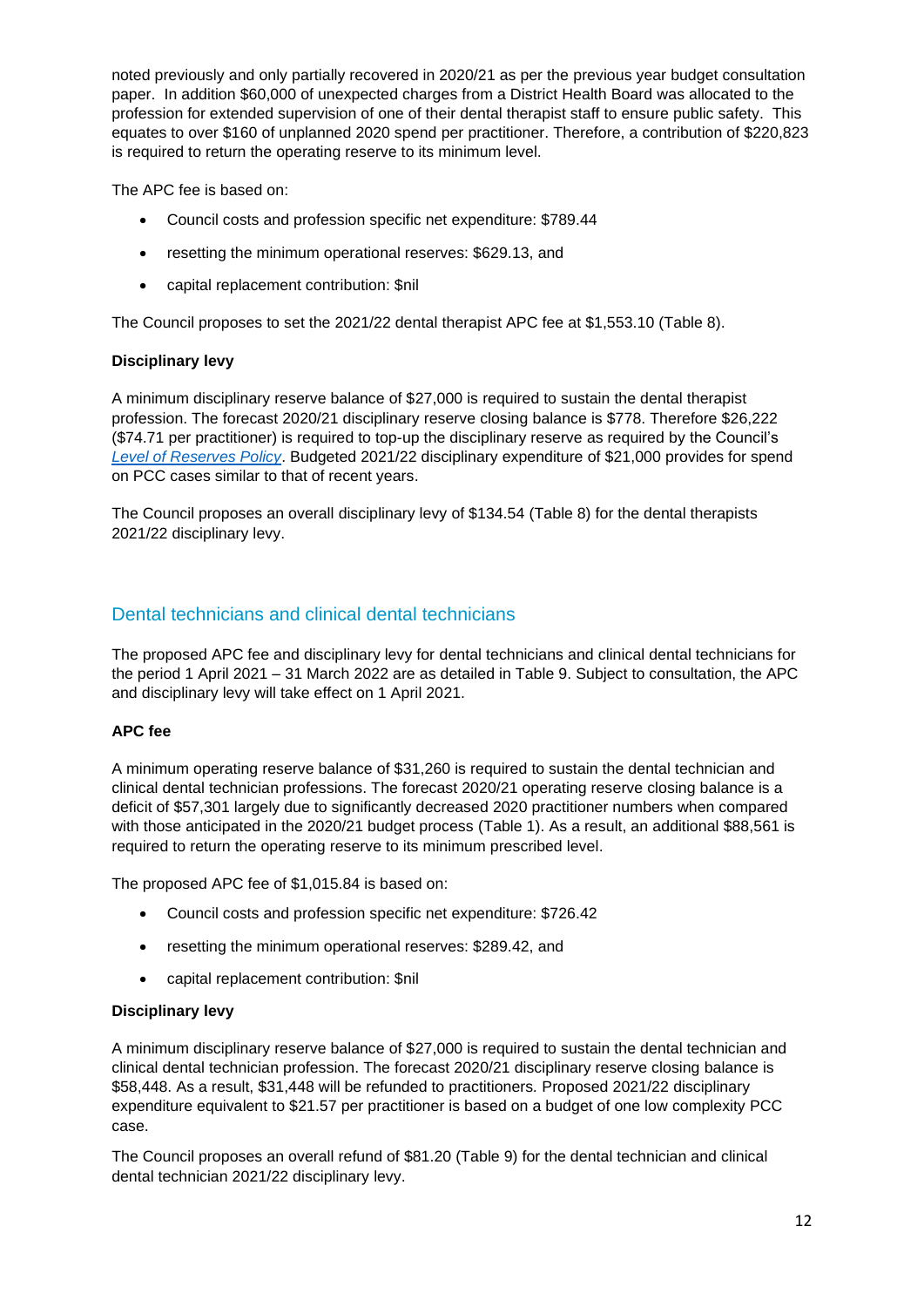# 6. Adjustments to other fees

As recommended in [section 2.23 of the Office of the Auditor Generals' Principles for Setting Fees,](https://oag.parliament.nz/2008/charging-fees/part2.htm) the Council has undertaken a comprehensive review of its other fees in 2020 to ensure they remain appropriate, valid and relevant. As a result of this review, the Council proposes the following fee changes:

- 1. An increase to retention fees of \$50 per practitioner (2021/22 proposed retention fee is \$166.91), intended to reflect direct IT costs incurred by practitioners not previously factored in. Given that approximately 65% of practitioners on retention are based overseas it is expected that the majority of this increased cost will affect overseas based practitioners.
- 2. The removal of the fees set for NZDTREX, NZDHREX, NZDOHTREX and NZDTechREX Examinations candidates where an exam has **5+ candidates.** Over the past few years only 1- 3 candidates sat the exam. The fee for 1-5 candidates sitting the NZDTREX, NZDHREX, NZDOHTREX and NZDTechREX Examinations remains.
- 3. Administration fees are to be a minimum of one hour of secretariat time to reflect direct costs for this service and a share of IT system overhead costs now that all services are online.
- 4. Supervision, Oversight, Competence/Recertification programme cost reimbursements from practitioners' fees description will be expanded and may include a price range.
- 5. Secretariat overhead is proposed to be amended to \$76.45 (2020/21: \$63.70). On charging of secretariat overhead occurs for cases charged to practitioners for remediation.
- 6. An accreditation monitoring fee is introduced on a full cost recovery basis for educational programmes that have accreditation conditions placed on them. This fee is payable by the educational institution until such time as the condition is lifted which can span multiple years.
- 7. A proposed increase of \$2,200 for overseas applicants with non-prescribed qualifications for a change in process to strengthen the rigour of review to determine equivalence including:
	- o the introduction of a second assessor for general scopes
	- $\circ$  an interview with the applicant
	- o review of case examples by the assessors across the scope of practice

If Council proposes to decline the application, applicants are making further submissions to Council and therefore there is a cost increase associated with Council's consideration of submissions.

- 8. The Council proposes to increase all other fees by the Consumer Price Index (CPI) of 2.0% as sourced from the [Reserve Bank Monetary Policy Statement May 2019.](https://www.rbnz.govt.nz/monetary-policy/monetary-policy-statement/mps-may-2019)
- 9. In order that Council can be more transparent to practitioners Council proposes that, subject to the outcome of the consultation process, the Dental Councils fees notice annotation of notes, note 2, be extended as detailed in Appendix 3.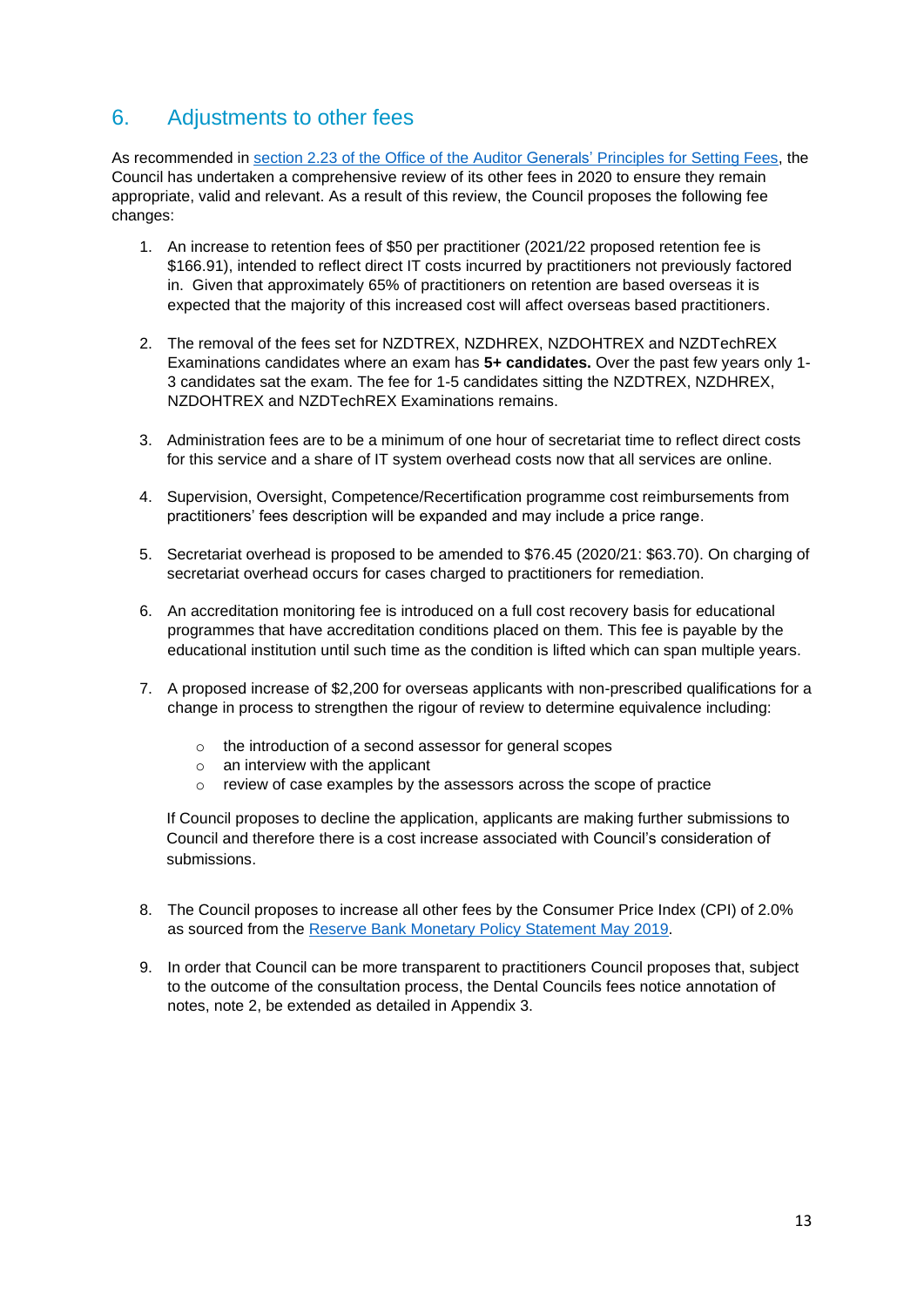# 7. Feedback and submissions

The Council invites all practitioners and other individuals or organisations with an interest in this proposal to comment. We welcome and value all submissions, but please note, multiple, identical submissions do not carry any more weight than a single submission.

The consultation document will also be available on our website for feedback from any interested member or sector of the public.

The Council will consider all submissions and feedback received prior to making a final decision on the draft 2021/22 budget and proposed fees outlined in this document.

The Council will give effect to any change in APC fees and disciplinary levies by placing a notice in the New Zealand Gazette.

All submissions received and the name of the submitter will be published on our website and will remain publicly available. Published submissions from individuals will include your name and your profession, if you are a registered health practitioner. All other personal and contact details will be removed.

We will not publish any submissions we consider derogatory or inflammatory.

As this is a public consultation, "in confidence" information will only be accepted under special circumstances. Please contact us before submitting material in confidence.

Your submissions must reach us by **5pm on Friday 15 January 2021**.

Please send your submissions to:

Dental Council PO Box 10-448 Wellington 6143 Email: [consultations@dcnz.org.nz](mailto:consultations@dcnz.org.nz)

Yours sincerely,

Waner.

Marie Warner Chief Executive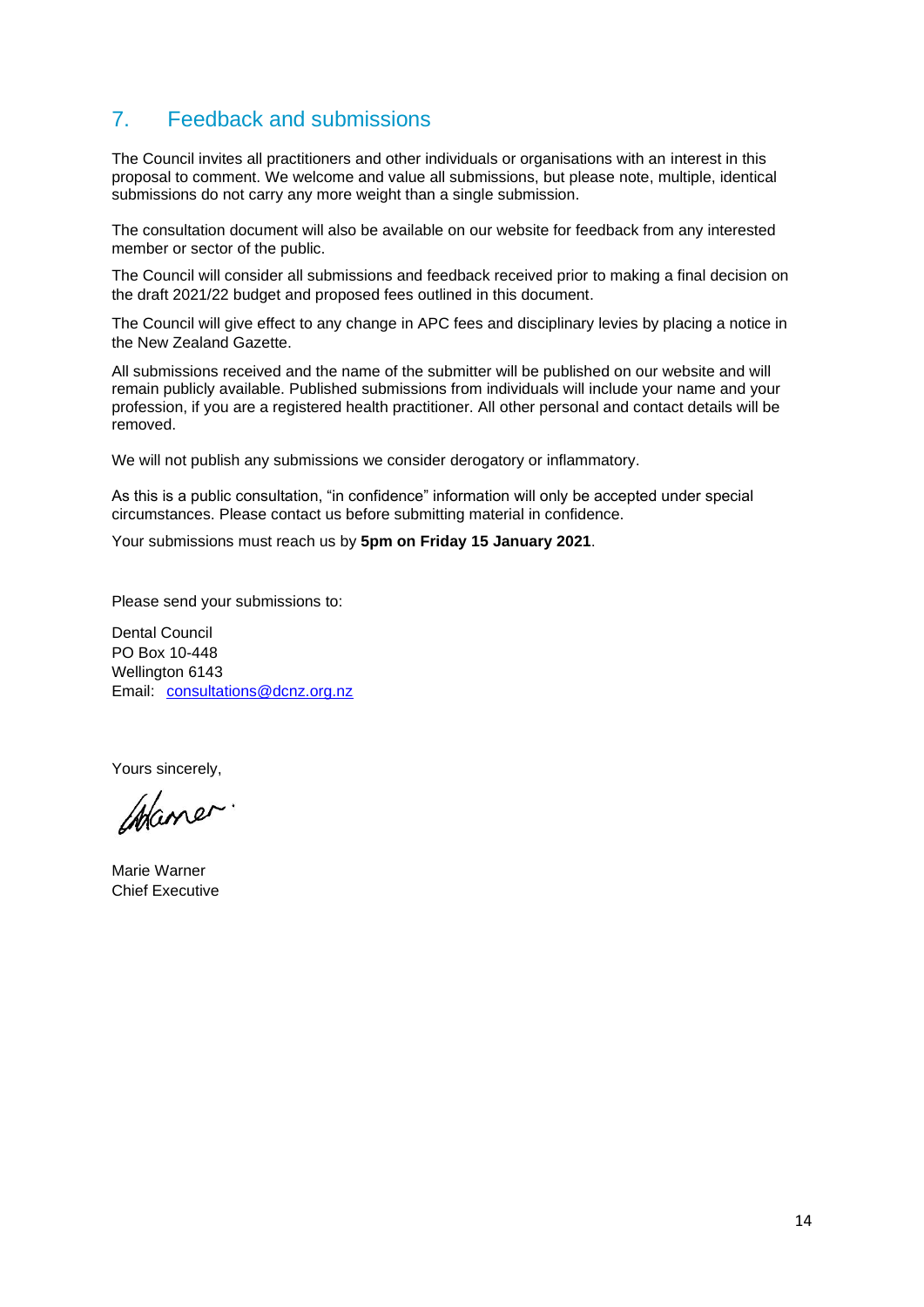# Appendix 1: 2021/22 proposed budget

# **Table 2: Consolidated Dental Council surplus / (deficit)**

| <b>Dental Council financial performance</b> | 2021/22             | 2020/21       | 2019/20       |
|---------------------------------------------|---------------------|---------------|---------------|
| \$                                          | <b>Draft Budget</b> | <b>Budget</b> | <b>Actual</b> |
| <b>Summary</b>                              |                     |               |               |
| Total Council operating income              | 3,841,664           | 3,816,503     | 4,349,395     |
| Total Council disciplinary income           | 618,846             | 576,348       | 328,973       |
| <b>Total Council income</b>                 | 4,460,510           | 4,392,851     | 4,678,368     |
| Total Council operating expenditure         | 4,077,874           | 4,070,258     | 4,451,151     |
| Total Council disciplinary expenditure      | 637,300             | 510,766       | 330,057       |
| <b>Total Council expenditure</b>            | 4,715,174           | 4,581,024     | 4,781,208     |
| <b>Total Council surplus / (deficit)</b>    | (254, 664)          | (188, 173)    | (102, 841)    |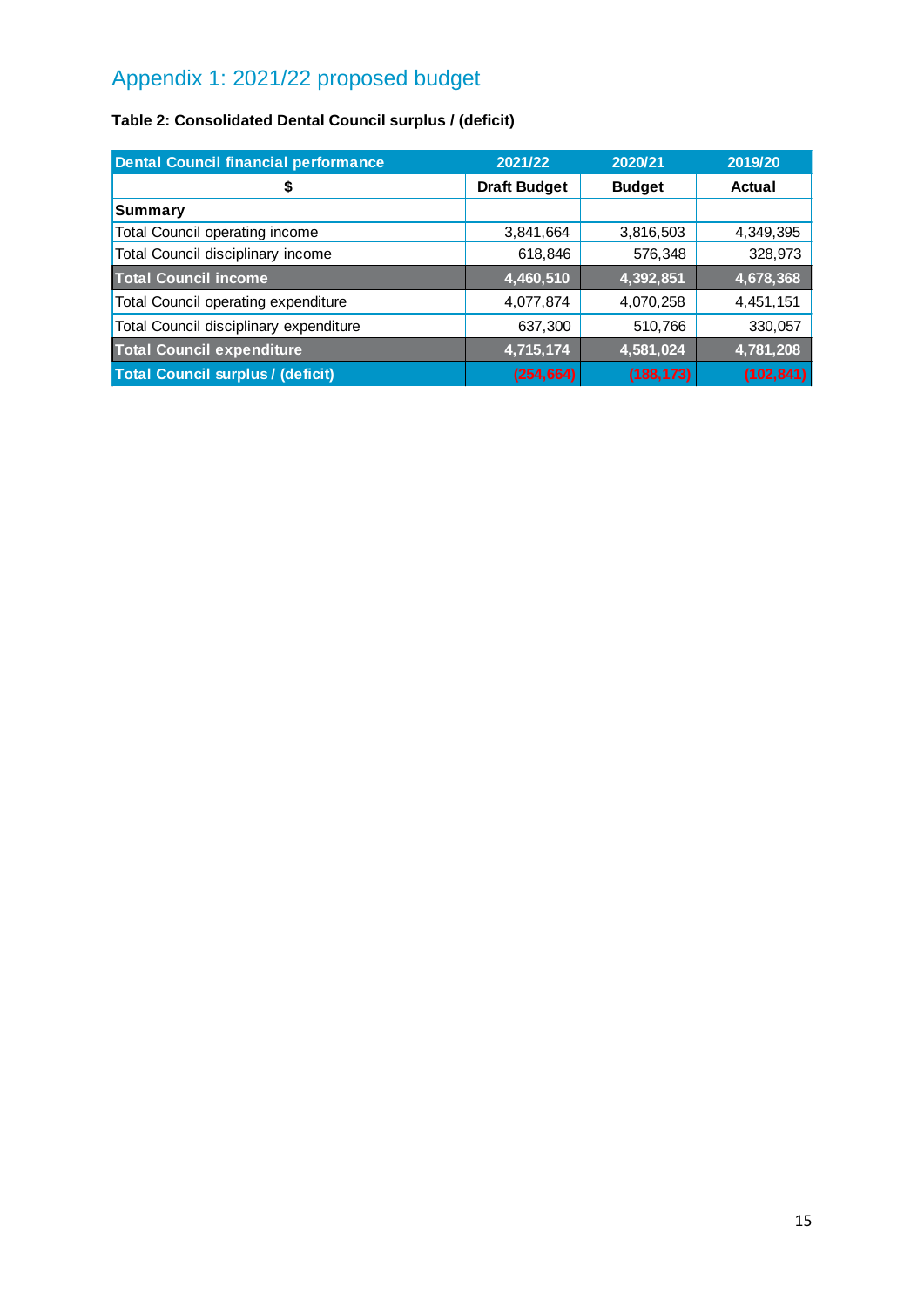### **Table 3: Council expenditure prior to allocation to the professions**

| For the period ended                                    | 31 March 2022          | 31 March 2021 | 31 March 2020 |
|---------------------------------------------------------|------------------------|---------------|---------------|
|                                                         | <b>Proposed Budget</b> | <b>Budget</b> | Actual        |
|                                                         |                        | \$            | \$            |
| <b>Administration expenses</b>                          |                        |               |               |
| Salaries                                                | 1,773,709              | 1,788,921     | 1,580,070     |
| Staff welfare, training, ACC levies and recruitment     | 99,270                 | 83,953        | 361,436       |
| Telephone call charges and services                     | 21,240                 | 27,668        | 22,944        |
| Photocopying, printing, postage and couriers            | 21,000                 | 31,800        | 28,603        |
| Doubtful debts/(doubtful debts recovered)               |                        |               | 63,604        |
| Office expenses                                         | 35,000                 | 35,124        | 43,116        |
| Publications and media monitoring                       | 12,000                 | 1,300         | 11,444        |
| Audit fees                                              | 18,000                 | 16,178        | 16,000        |
|                                                         |                        |               |               |
| Advertising                                             | 1,500                  | 1,500         | 1,616         |
| Rent and building outgoings                             | 135,000                | 221,766       | 375,776       |
| Insurance                                               | 63,000                 | 58,603        | 55,734        |
| Bank charges                                            | 49,000                 | 48,588        | 49,922        |
| Legal                                                   | 11,200                 | 10,000        | 19,765        |
| Finance                                                 |                        |               | 22,824        |
| <b>Professional Fees</b>                                | 30,000                 | 10,000        | 77,742        |
| Amortisation and Depreciation                           | 252,833                | 315,263       | 212,089       |
| Loss on disposal of assets                              | 3,000                  |               | 3,243         |
| <b>Total administration expenses</b>                    | 2,525,752              | 2,650,664     | 2,945,927     |
| Council project and profession expenses                 |                        |               |               |
| Dental Council and ARM - fees and expenses              | 292,452                | 503,363       | 300,504       |
| Information technology                                  | 170,400                | 153,347       | 150,863       |
| New Zealand and international liaison                   | 83,149                 | 91,073        | 118,113       |
| Strategic and organisational planning - projects        | 163,156                | 164,656       | 50,197        |
| Registration and recertification standards              | 177,600                | 82,000        | 293,361       |
| COVID-19                                                | 27,870                 |               |               |
| Scopes of practise                                      |                        |               | 1,662         |
| Policy                                                  |                        |               | 13,333        |
| Quality assurance                                       |                        |               | 9,538         |
| Communications - stakeholders                           |                        |               | 8,663         |
| Workforce data analysis                                 | 13,500                 | 13,250        | (740)         |
| <b>Medical Emergencies</b>                              |                        | 22,445        | 9,170         |
| NZ Conditions Of Practice                               |                        |               | 7,397         |
| Professional Working Relationships                      |                        |               | 8,481         |
| Advertising                                             |                        |               | 1,524         |
| Education and accreditation                             | 18,240                 | 90,688        | 174,719       |
| Examinations                                            | 10,500                 | 10,000        | 42,558        |
| Registration                                            | 30,400                 | 5,500         | 20,215        |
| Recertification                                         | 148,500                | 30,864        | 12,255        |
| Complaints                                              | 142,055                | 97,690        | 112,505       |
| Fitness to practise                                     | 4,000                  | 4,199         | 7,798         |
| Competence assessments and reviews                      | 275,100                | 173,219       | 176,415       |
| Operational - overhead recoveries                       | (4,800)                | (22, 700)     | (13, 307)     |
| Discipline - sundry expenses                            | 4,800                  | 22,700        | 13,307        |
| Discipline - professional conduct committees            | 157,500                | 108,705       | 147,482       |
| Discipline - Health Practitioners Disciplinary Tribunal | 455,000                | 369,361       | 158,307       |
| Discipline - disciplinary case appeals                  | 20,000                 | 10,000        | 10,962        |
| <b>Total Council project and profession expenses</b>    | 2,189,422              | 1,930,360     | 1,835,281     |
| <b>Total expenditure</b>                                | 4,715,174              | 4,581,024     | 4,781,208     |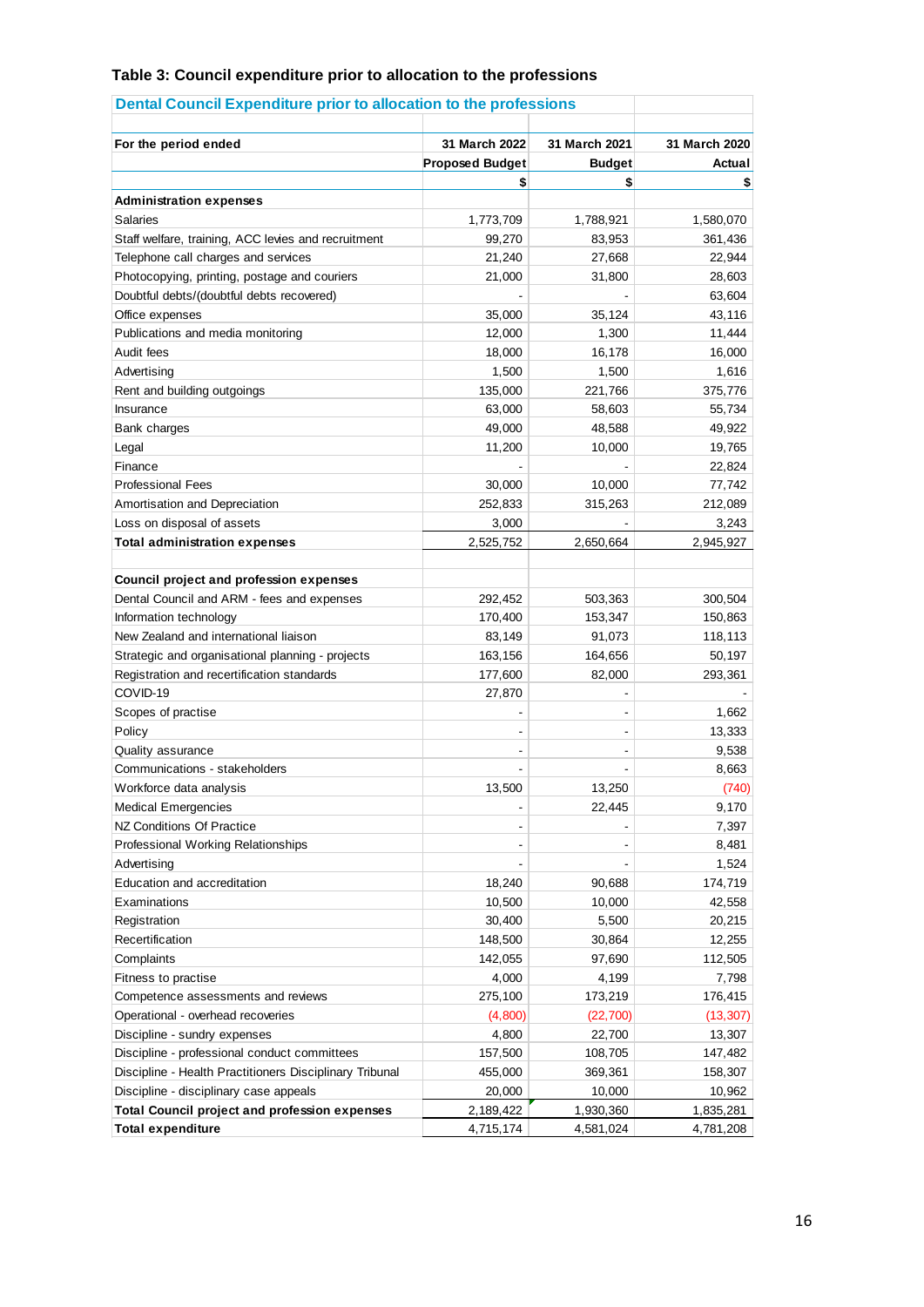### **Table 4: Budgeted operating surplus / (deficit) by profession**

| 2021/22 Budgeted Surplus / (Deficit) by<br><b>Profession Prior to Allocation</b> | <b>Council</b> | <b>Dentists</b> | <b>Hygienists</b> | <b>Therapists</b> | <b>Technicians</b> | <b>Oral Health</b><br><b>Therapists</b> | <b>Total</b> |
|----------------------------------------------------------------------------------|----------------|-----------------|-------------------|-------------------|--------------------|-----------------------------------------|--------------|
| Income                                                                           |                |                 |                   |                   |                    |                                         |              |
| From Recertification (APC Fees)                                                  |                | 1,902,347       | 341,637           | 497,918           | 310,846            | 404,916                                 | 3,457,664    |
| From Capital Replacement (APC Fees)                                              |                |                 |                   |                   |                    |                                         |              |
| From Discipline Fees                                                             |                | 595,618         | (4,961)           | 47,222            | (24, 848)          | 5,815                                   | 618,846      |
| <b>From Other Activities</b>                                                     | 20,500         | 272,000         | 20,890            | 13,080            | 12,890             | 44,640                                  | 384,000      |
| <b>Total Income</b>                                                              | 20,500         | 2,769,965       | 357,566           | 558,220           | 298,888            | 455,371                                 | 4,460,510    |
| <b>Expenditure</b>                                                               |                |                 |                   |                   |                    |                                         |              |
| General administration (Secretariat)                                             | 2,440,319      |                 |                   |                   |                    |                                         | 2,440,319    |
| Council depreciation and amortisation                                            | 255,833        |                 |                   |                   |                    |                                         | 255,833      |
| Council ongoing workstreams                                                      | 447,609        |                 |                   |                   |                    |                                         | 447,609      |
| Council strategic expenditure                                                    | 163,156        |                 |                   |                   |                    |                                         | 163,156      |
| Profession ongoing operational workstreams                                       |                | 707,477         | 7,750             | 34,100            | 11,930             | 9,700                                   | 770,957      |
| Profession ongoing discipline workstreams                                        |                | 598,500         | 4,600             | 21,000            | 6,600              | 6,600                                   | 637,300      |
| Profession project expenditure                                                   |                |                 |                   |                   |                    |                                         |              |
| <b>Total Council Expenditure</b>                                                 | 3,306,917      | 1,305,977       | 12,350            | 55,100            | 18,530             | 16,300                                  | 4,715,174    |
| Net surplus (deficit)                                                            | (3, 286, 417)  | 1,463,988       | 345,216           | 503,120           | 280,358            | 439,071                                 | (254, 664)   |
| <b>Allocation</b>                                                                |                | 59.0%           | 9.0%              | 8.4%              | 7.4%               | 16.2%                                   | 100.0%       |
| Income                                                                           |                |                 |                   |                   |                    |                                         |              |
| From Recertification (APC Fees)                                                  |                | 1,902,347.00    | 341,636.91        | 497,917.88        | 310,845.79         | 404,916.43                              | 3,457,664    |
| From Capital Replacement (APC Fees)                                              |                |                 |                   |                   |                    |                                         |              |
| <b>From Discipline Fees</b>                                                      |                | 595,618.49      | 4,961.00          | 47,221.80         | 24,848.00          | 5,815.00                                | 618,846      |
| <b>From Other Activities</b>                                                     |                | 284,085.82      | 22,740.63         | 14,812.19         | 14,400.11          | 47,961.26                               | 384,000      |
| <b>Total Income</b>                                                              | $\bf{0}$       | 2,782,051       | 359,417           | 559,952           | 300,398            | 458,693                                 | 4,460,510    |
| <b>Expenditure</b>                                                               |                |                 |                   |                   |                    |                                         |              |
| General administration (Secretariat)                                             |                | 1,438,695.53    | 220,298.42        | 206, 199.32       | 179,763.51         | 395,362.23                              | 2,440,319    |
| Council depreciation and amortisation                                            |                | 150,826.92      | 23,095.18         | 21,617.09         | 18,845.67          | 41,448.15                               | 255,833      |
| Council ongoing workstreams                                                      |                | 263,888.89      | 40,407.65         | 37,821.56         | 32,972.64          | 72,518.26                               | 447,609      |
| Council strategic expenditure                                                    |                | 96,188.99       | 14,728.82         | 13,786.17         | 12,018.71          | 26,433.31                               | 163,156      |
| Profession ongoing operational workstreams                                       |                | 707,477.00      | 7,750.00          | 34,100.00         | 11,930.00          | 9,700.00                                | 770,957      |
| Profession ongoing discipline workstreams                                        |                | 598,500.00      | 4,600.00          | 21,000.00         | 6,600.00           | 6,600.00                                | 637,300      |
| Profession project expenditure                                                   |                |                 |                   |                   |                    |                                         |              |
| <b>Total Council Expenditure</b>                                                 | $\bf{0}$       | 3,255,577       | 310,880           | 334,524           | 262,131            | 552,062                                 | 4,715,174    |
| <b>Net surplus (deficit)</b>                                                     | $\mathbf{0}$   | (473, 526)      | 48,536            | 225,428           | 38,267             | (93, 369)                               | (254, 664)   |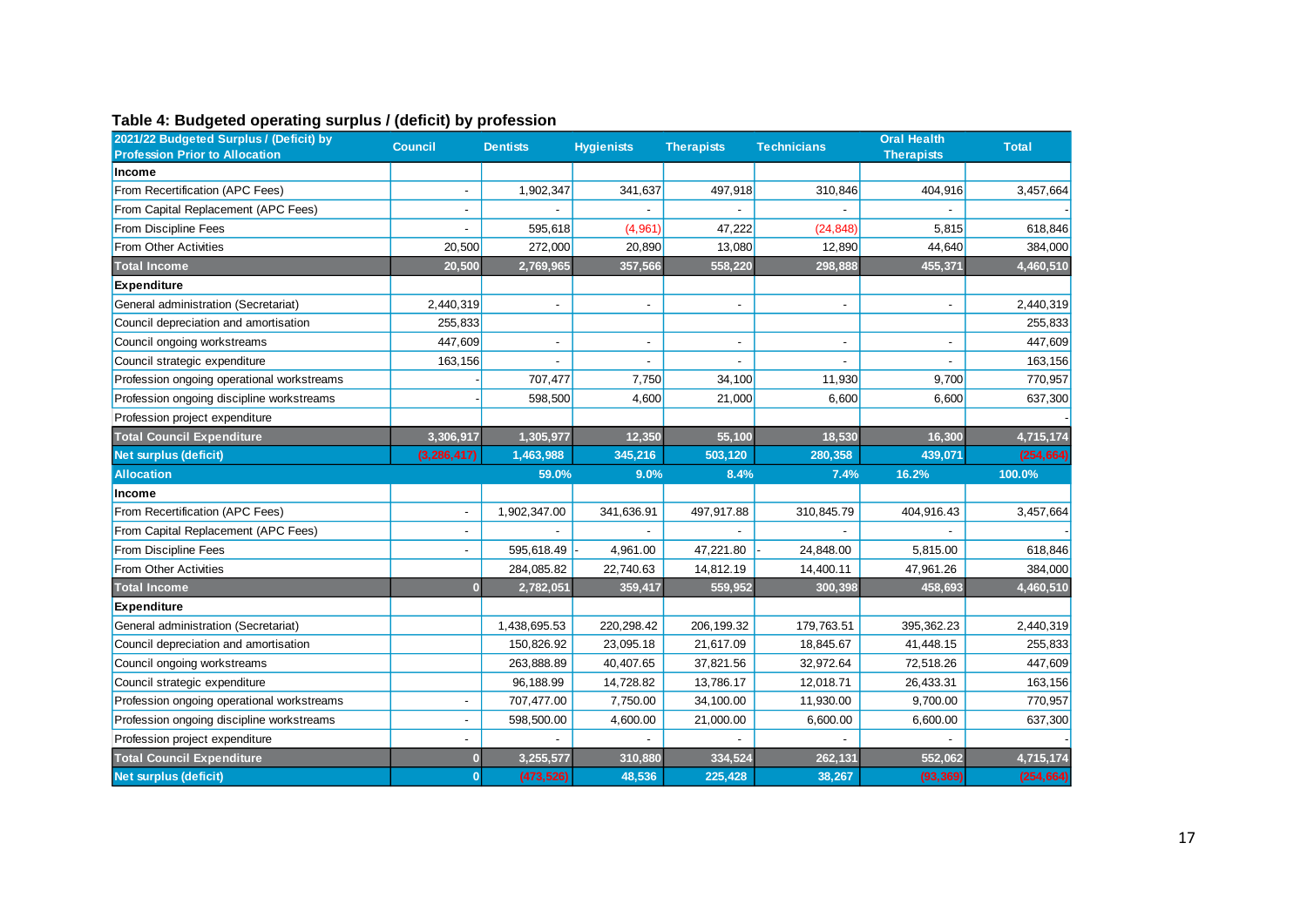| <b>Proposed APC fee and disciplinary</b><br>levy                | 2018/19  | 2019/20  | 2020/21  | 2021/22  |
|-----------------------------------------------------------------|----------|----------|----------|----------|
|                                                                 | Actual   | Actual   | Actual   | Proposed |
| <b>APC</b> Fee                                                  | 826.54   | 855.15   | 741.20   | 907.38   |
| Capital replacement reserve                                     | 84.71    | 84.10    | 25.91    |          |
| Minimum reserve top-up / (refund)                               | (26.67)  | (64.82)  | 16.98    | (130.59) |
| <b>Total APC fee</b>                                            | 884.58   | 874.43   | 784.09   | 776.79   |
| Disciplinary lew                                                | 166.61   | 190.55   | 189.97   | 244.39   |
| Minimum reserve top-up / (refund)                               | (79.92)  | (43.82)  |          | (1.18)   |
| <b>Total disciplinary levy</b>                                  | 86.69    | 146.73   | 189.97   | 243.21   |
| <b>Total proposed APC fee and</b><br>disciplinary levy excl GST | 971.27   | 1,021.16 | 974.06   | 1.019.99 |
| <b>GST</b>                                                      | 145.69   | 153.17   | 146.11   | 153.00   |
| <b>Total Proposed APC fee and</b><br>disciplinary levy incl GST | 1,116.96 | 1,174.33 | 1,120.17 | 1,172.99 |

# **Table 5: Proposed 2021/22 APC fee and disciplinary levy for dentists and dental specialists**

# **Table 6: Proposed 2021/22 APC fee and disciplinary levy for oral health therapists**

| <b>Proposed APC fee and disciplinary</b><br>levy                | 2018/19 | 2019/20  | 2020/21 | 2021/22  |
|-----------------------------------------------------------------|---------|----------|---------|----------|
|                                                                 | Actual  | Actual   | Actual  | Proposed |
| APC fee                                                         | 476.07  | 710.64   | 675.22  | 677.64   |
| Capital replacement reserve                                     | 84.71   | 84.10    | 25.91   |          |
| Minimum reserve top-up / (refund)                               | 103.07  | (42.65)  | 38.32   | (75.98)  |
| <b>Total APC fee</b>                                            | 663.85  | 752.09   | 739.45  | 601.66   |
| Disciplinary lew                                                | 21.03   | 12.76    | 11.38   | 9.81     |
| Minimum reserve top-up / (refund)                               | 133.16  | (114.01) | (30.58) | (1.17)   |
| <b>Total disciplinary levy</b>                                  | 154.19  | (101.25) | (19.20) | 8.64     |
| <b>Total proposed APC fee and</b><br>disciplinary levy excl GST | 818.04  | 650.84   | 720.25  | 610.30   |
| <b>GST</b>                                                      | 122.71  | 97.63    | 108.04  | 91.54    |
| <b>Total proposed APC fee and</b><br>disciplinary levy incl GST | 940.75  | 748.47   | 828.29  | 701.84   |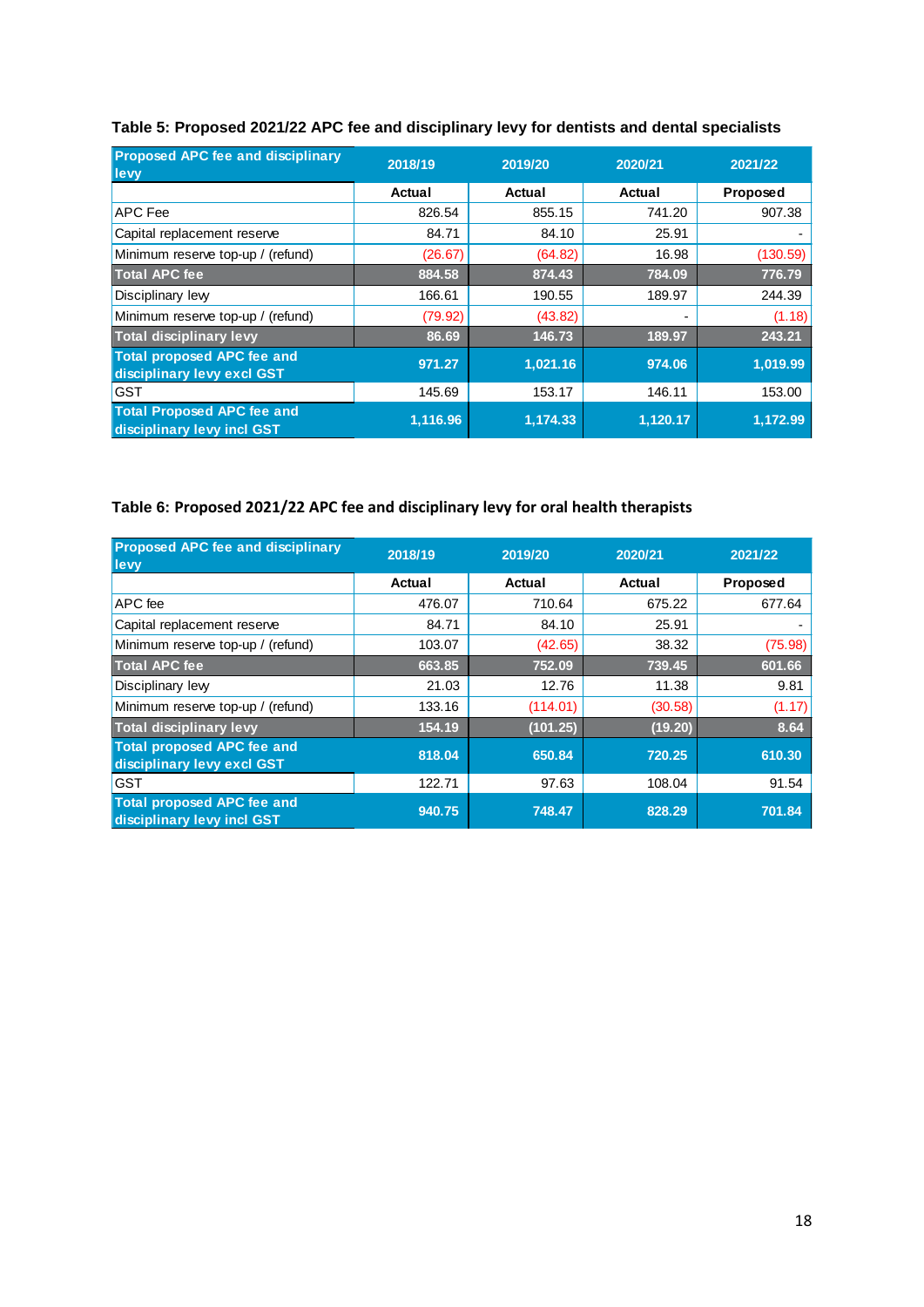**Table 7: Proposed 2021/22 APC fee and disciplinary levy for dental hygienists and orthodontic auxiliaries**

| <b>Proposed APC fee and disciplinary</b><br>levy                | 2018/19 | 2019/20 | 2020/21 | 2021/22  |
|-----------------------------------------------------------------|---------|---------|---------|----------|
|                                                                 | Actual  | Actual  | Actual  | Proposed |
| APC fee                                                         | 488.28  | 419.03  | 629.59  | 694.52   |
| Capital replacement reserve                                     | 84.71   | 84.10   | 25.91   |          |
| Minimum reserve top-up / (refund)                               | 37.95   | 233.65  | 81.62   | 216.51   |
| <b>Total APC fee</b>                                            | 610.94  | 736.78  | 737.12  | 911.03   |
| Disciplinary lew                                                | 14.44   | 15.72   | 13.70   | 12.27    |
| Minimum reserve top-up / (refund)                               | 110.73  | (14.61) | (2.84)  | (25.50)  |
| <b>Total disciplinary levy</b>                                  | 125.17  | 1.11    | 10.86   | (13.23)  |
| <b>Total proposed APC fee and</b><br>disciplinary levy excl GST | 736.11  | 737.89  | 747.98  | 897.80   |
| <b>GST</b>                                                      | 110.42  | 110.68  | 112.20  | 134.67   |
| <b>Total proposed APC fee and</b><br>disciplinary levy incl GST | 846.53  | 848.57  | 860.18  | 1,032.47 |

# **Table 8: Proposed 2021/22 APC fee and disciplinary levy for dental therapists**

| <b>Proposed APC fee and disciplinary</b><br>levy                | 2018/19 | 2019/20 | 2020/21  | 2021/22  |
|-----------------------------------------------------------------|---------|---------|----------|----------|
|                                                                 | Actual  | Actual  | Actual   | Proposed |
| APC Fee                                                         | 537.54  | 524.78  | 787.12   | 789.44   |
| Capital replacement reserve                                     | 84.71   | 84.10   | 25.91    |          |
| Minimum reserve top-up / (refund)                               | 82.35   | 233.56  | 54.29    | 629.13   |
| <b>Total APC fee</b>                                            | 704.60  | 842.44  | 867.32   | 1,418.57 |
| Disciplinary lew                                                | 7.35    | 12.88   | 18.50    | 59.83    |
| Minimum reserve top-up / (refund)                               | 82.72   | (59.34) | 18.68    | 74.71    |
| <b>Total disciplinary levy</b>                                  | 90.07   | (46.46) | 37.18    | 134.54   |
| <b>Total proposed APC fee and</b><br>disciplinary levy excl GST | 794.67  | 795.98  | 904.50   | 1,553.10 |
| <b>GST</b>                                                      | 119.20  | 119.40  | 135.68   | 232.97   |
| <b>Total proposed APC fee and</b><br>disciplinary levy incl GST | 913.87  | 915.38  | 1,040.18 | 1.786.07 |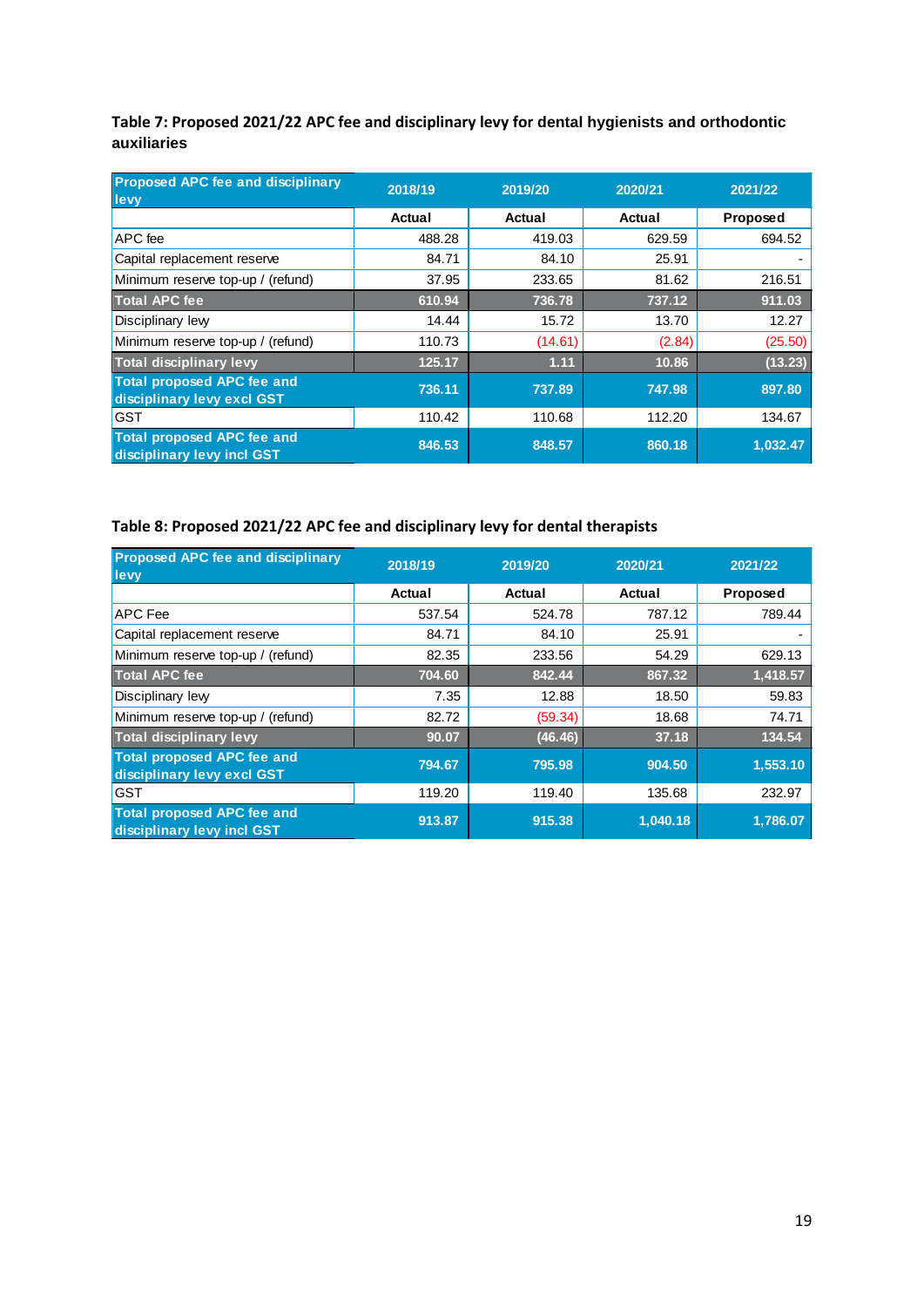**Table 9: Proposed 2021/22 APC fee and disciplinary levy for dental technicians and clinical dental technicians**

| <b>Proposed APC fee and Disciplinary</b><br><b>Levy</b>         | 2018/19 | 2019/20 | 2020/21  | 2021/22  |
|-----------------------------------------------------------------|---------|---------|----------|----------|
|                                                                 | Actual  | Actual  | Actual   | Proposed |
| APC fee                                                         | 590.25  | 606.30  | 756.86   | 726.42   |
| Capital replacement reserve                                     | 84.71   | 84.10   | 25.91    |          |
| Minimum reserve top-up / (refund)                               | (36.73) | (35.42) | 58.55    | 289.42   |
| <b>Total APC fee</b>                                            | 638.23  | 654.98  | 841.32   | 1,015.84 |
| Disciplinary lew                                                | 29.67   | 20.10   | 65.33    | 21.57    |
| Minimum reserve top-up / (refund)                               | 69.91   | 53.85   |          | (102.77) |
| <b>Total disciplinary levy</b>                                  | 99.58   | 73.95   | 65.33    | (81.20)  |
| <b>Total proposed APC fee and</b><br>disciplinary levy excl GST | 737.81  | 728.93  | 906.65   | 934.63   |
| <b>GST</b>                                                      | 110.67  | 109.34  | 136.00   | 140.19   |
| <b>Total proposed APC fee and</b><br>disciplinary levy incl GST | 848.48  | 838.27  | 1,042.65 | 1,074.83 |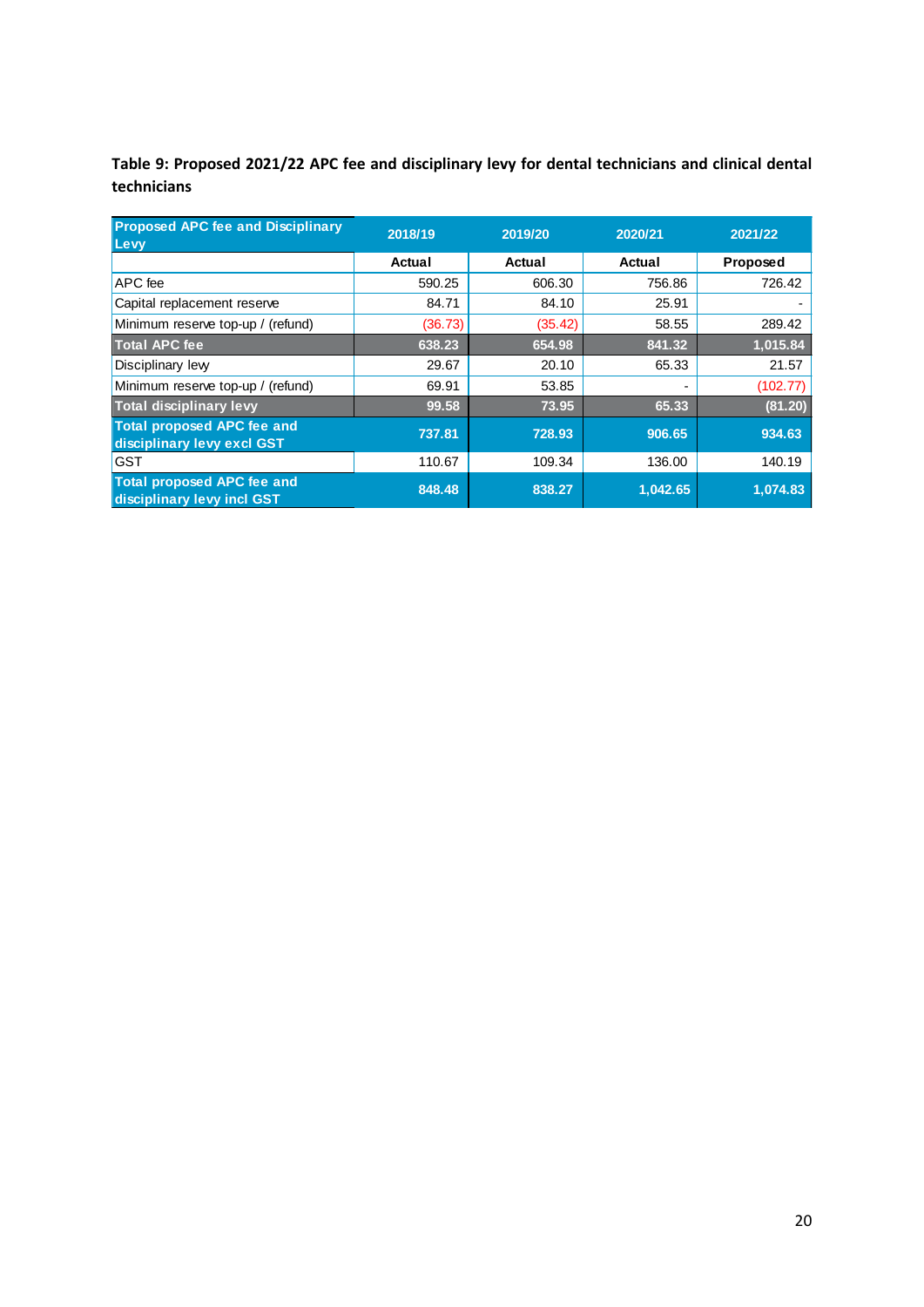# Appendix 2: Other 2021/22 proposed fees (excluding GST)

| Fee                                                                                                                                                                                                                                                                   | <b>Current fee</b><br>\$ | <b>Proposed fee</b> |
|-----------------------------------------------------------------------------------------------------------------------------------------------------------------------------------------------------------------------------------------------------------------------|--------------------------|---------------------|
| <b>Registration and Retention Fees</b>                                                                                                                                                                                                                                |                          |                     |
| Application fee to transfer from non-practising to practising status,<br>where application is subject to Council's recency of practice policy                                                                                                                         | 296.47                   | 302.41              |
| Application for registration fee (New Zealand and Trans-Tasman<br>Mutual Recognition applicants)                                                                                                                                                                      | 494.11                   | 503.99              |
| Application for registration for overseas applicant with prescribed<br>qualifications and experience                                                                                                                                                                  | 1,235.30                 | 1,260.01            |
| Application for registration for applicant with non-<br>prescribed qualifications and experience to be registered under section<br>15(2) of the Act for dentists, hygienists, therapists, clinical dental<br>technicians, dental technicians, orthodontic auxiliaries | 3,728.63                 | 5,928.63            |
| Application for registration for applicant with non-prescribed specialist<br>qualifications and experience to be registered under section 15(2) of<br>the Act for dental specialists                                                                                  | 4,753.92                 | 6,953.92            |
| Resubmission of application for assessment of non-<br>prescribed qualifications and experience to be registered under section<br>$15(2)$ of the Act                                                                                                                   | 2,902.28                 | 2,960.32            |
| Application for removal of an exclusion(s) on the scope of practice<br>after completion of a Dental Council approved course                                                                                                                                           | 271.75                   | 277.18              |
| Application for removal of an exclusion(s) on the scope of practice<br>after completion of a course not approved by the Dental Council                                                                                                                                | 494.11                   | 503.99              |
| Application for registration with a prescribed qualification in an<br>additional scope of practice                                                                                                                                                                    | 494.11                   | 503.99              |
| Application for registration with a non-prescribed qualification in an<br>additional scope of practice                                                                                                                                                                | 763.93                   | 779.21              |
| Application to undertake supervised activities for orthodontic auxiliaries<br>while undertaking an approved training course.                                                                                                                                          | 98.81                    | 100.78              |
| Retention on the Register fee                                                                                                                                                                                                                                         | 116.91                   | 166.91              |
| Application for restoration to the Register                                                                                                                                                                                                                           | 494.11                   | 503.99              |
|                                                                                                                                                                                                                                                                       |                          |                     |
| <b>Examination Fees</b>                                                                                                                                                                                                                                               |                          |                     |
| NZDHREX - written examination where there is less than a total of 5<br>candidates sitting the same examination                                                                                                                                                        | 3,322.97                 | 3,389.44            |
| NZDHREX - written examination where there is a total of 5 or more<br>candidates sitting the same examination                                                                                                                                                          | 2,727.31                 |                     |
| NZDHREX - clinical examination where there is less than a total of 5<br>candidates sitting the same examination)                                                                                                                                                      | 5,143.26                 | 5,246.13            |
| NZDHREX - clinical examination where there is a total of 5 or more                                                                                                                                                                                                    | 4,595.36                 |                     |
| candidates sitting the same examination<br>The New Zealand Dental Therapy Registration Examination                                                                                                                                                                    |                          |                     |
| NZDTREX - written examination where there is less than a total of 5                                                                                                                                                                                                   | 3,322.97                 | 3,389.44            |
| candidates sitting the same examination<br>NZDTREX - written examination where there is a total of 5 or more                                                                                                                                                          | 2,727.31                 |                     |
| candidates sitting the same examination                                                                                                                                                                                                                               |                          |                     |
| NZDTREX - clinical examination where there is less than a total of 5<br>candidates sitting the same examination                                                                                                                                                       | 5,143.26                 | 5,246.13            |
| NZDTREX - clinical examination where there is a total of 5 or more                                                                                                                                                                                                    | 4,595.36                 |                     |
| candidates sitting the same examination<br>The New Zealand Oral Health Therapy Registration Examination                                                                                                                                                               |                          |                     |
| NZDOHTREX - written examination where there is less than a total of                                                                                                                                                                                                   |                          |                     |
| 5 candidates sitting the same examination                                                                                                                                                                                                                             | 3,322.97                 | 3,389.44            |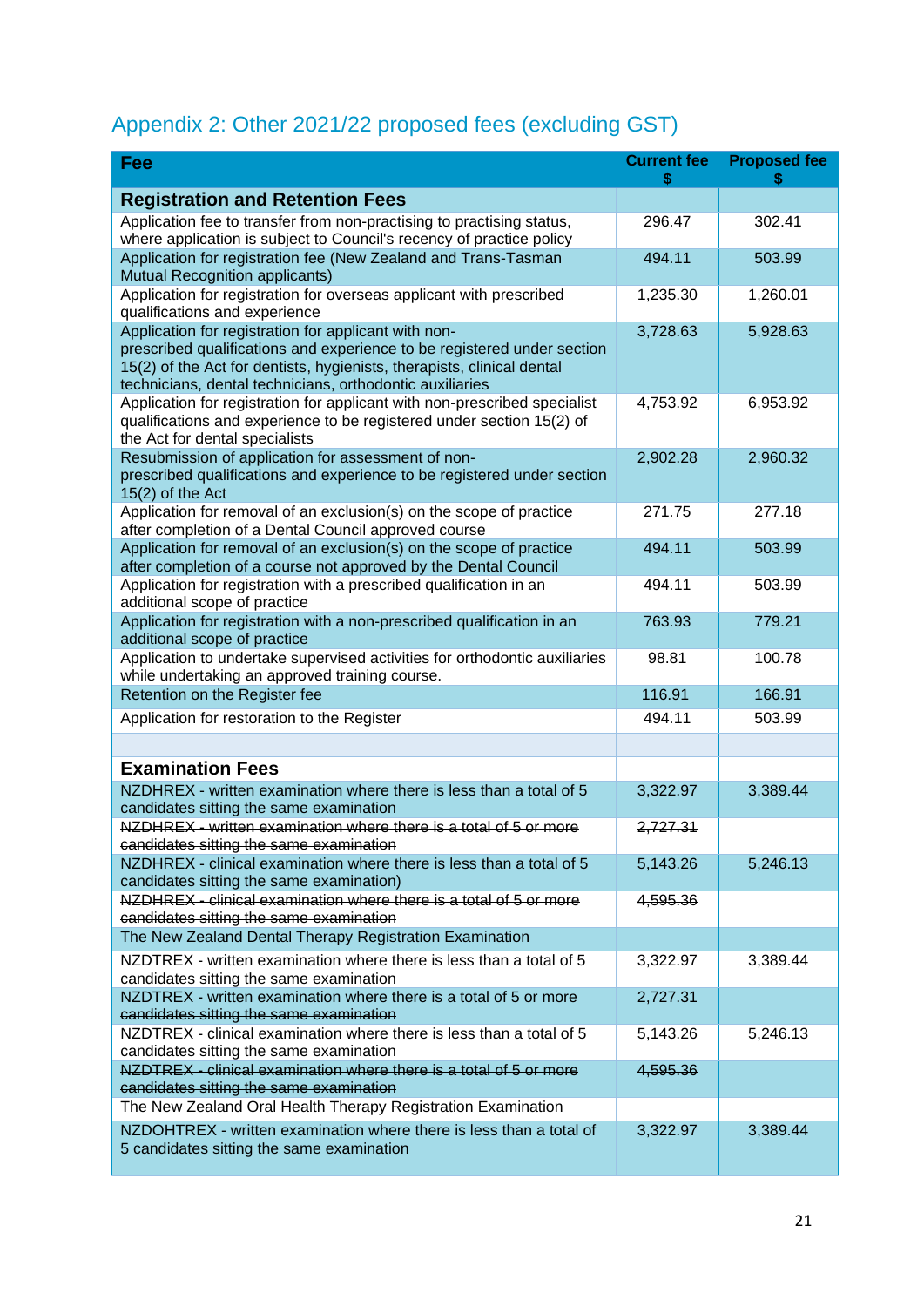| Fee                                                                                                                                                             | <b>Current fee</b> | <b>Proposed fee</b> |  |
|-----------------------------------------------------------------------------------------------------------------------------------------------------------------|--------------------|---------------------|--|
| NZDOHTREX - written examination where there is a total of 5 or more<br>candidates sitting the same examination                                                  | 2,727.31           |                     |  |
| NZDOHTREX - clinical examination where there is less than a total of<br>5 candidates sitting the same examination                                               | 5,143.26           | 5,246.13            |  |
| NZDOHTREX - clinical examination where there is a total of 5 or more<br>candidates sitting the same examination                                                 | 4,595.36           |                     |  |
| NZDTechREX - Combined Examination where there is less than a total<br>of 5 candidates sitting the same examination                                              | 4,108.48           | 4,190.66            |  |
| NZDTechREX - Combined Examination where there is a total of 5 or<br>more candidates sitting the same examination                                                | 3,462.78           |                     |  |
| New Zealand Dental Specialist Registration Examination                                                                                                          | 19,395.84          | 19,783.77           |  |
|                                                                                                                                                                 |                    |                     |  |
| Programme fees 1,2,3                                                                                                                                            |                    |                     |  |
| Supervision 1,2,3 (12-month programme)                                                                                                                          | 6,363.31           | Cost recovery       |  |
| Oversight <sup>1,2,3</sup> (12-month programme)                                                                                                                 | 4,129.17           | 4,211.77            |  |
| Competence/Recertification Programme: 1,2,3                                                                                                                     |                    | Cost recovery       |  |
| Distance learning - per module                                                                                                                                  | 3,198.28           | 3,262.26            |  |
| Clinical training - per practice area of training                                                                                                               | 5,473.55           | 5,583.04            |  |
|                                                                                                                                                                 |                    |                     |  |
| Health programme fees $1,2,3$                                                                                                                                   |                    |                     |  |
| Drug and alcohol screening programme, set up and administration 1,2,3                                                                                           |                    |                     |  |
| Set-up and administration for the first 12 months                                                                                                               | 904.40             | 922.50              |  |
| Administration fee for each 12-month period thereafter                                                                                                          | 452.19             | 461.24              |  |
| Third party testing - fee per test                                                                                                                              | 129.90             | 132.50              |  |
| <sup>1</sup> Fee will be adjusted for any specific requirements of the individual programme and 3rd party costings<br>at the time the programme is established. |                    |                     |  |

<sup>2</sup>The practitioner will be charged direct professional fees and travel and accommodation expenses for supervisors, those providing oversight, tutors, course administrators etc. These expenses will be charged on an actual and reasonable basis in accordance with the Dental Council's fees and payments and expenditure decisions and probity policies. Course materials, venue costs and administration expenses such as printing and postage will also be charged based on actual costs.

<sup>3</sup>The practitioner will be charged for secretariat administrative overheads at \$76.45 an hour.

| <b>Education fees</b>                                                                                                                                                                                                                                    |          |          |
|----------------------------------------------------------------------------------------------------------------------------------------------------------------------------------------------------------------------------------------------------------|----------|----------|
| Application for "removal of exclusion" course approval by<br>providers who do provide training as part of a primary Dental Council<br>accredited qualification                                                                                           | 1,879.98 | 1,917.59 |
| Application for "removal of exclusion" course approval by<br>providers who do not provide training as part of a primary Dental<br>Council accredited qualification                                                                                       | 4,073.35 | 4,154.83 |
| Application for approval of courses to equip registered oral health<br>practitioners for registration in an additional scope of practice for<br>course providers who do provide training as part of a primary Dental<br>Council accredited qualification | 3,655.28 | 3.728.40 |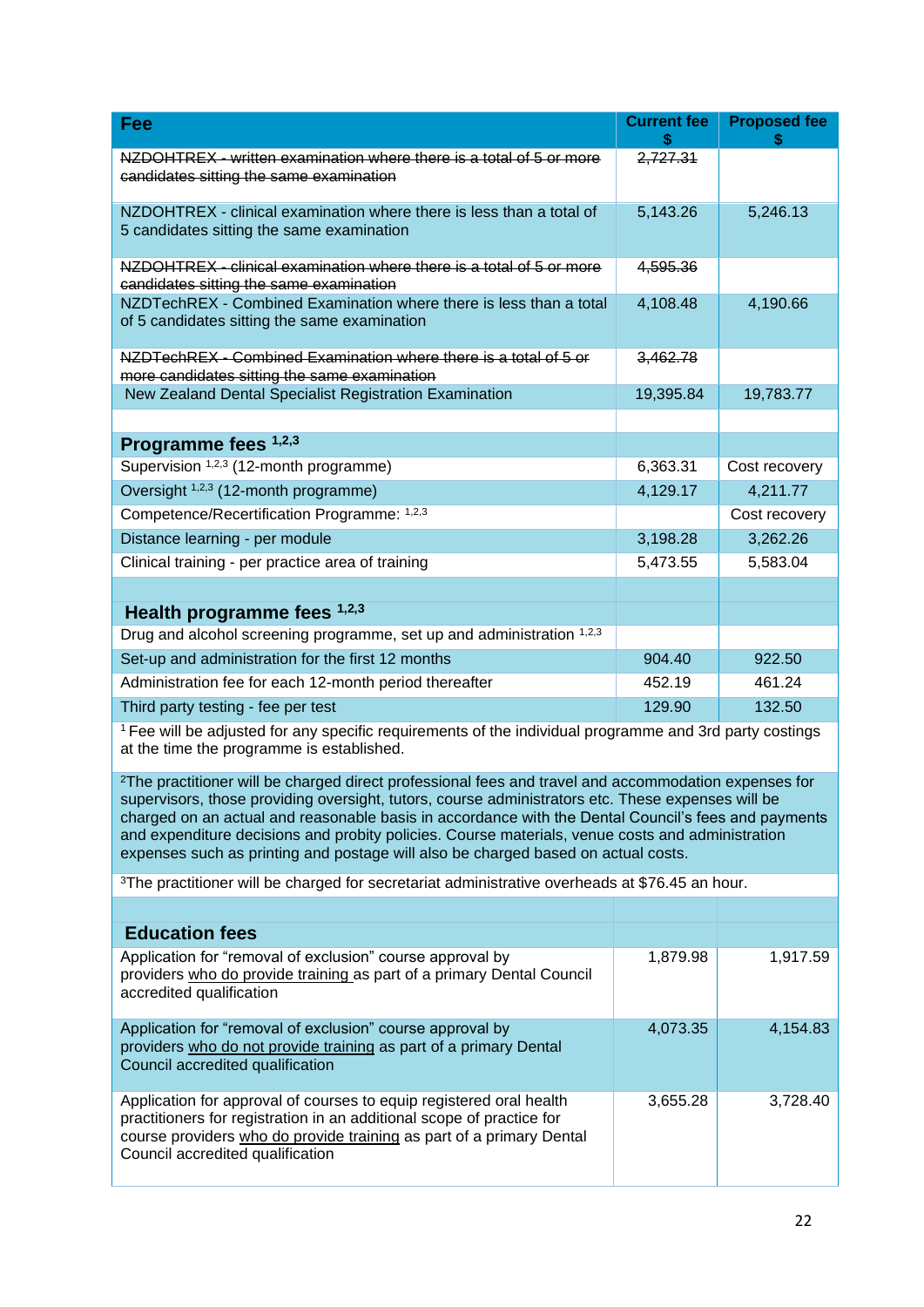| Fee                                                                                                                                                                                                                                                                                                                                                                                                                                                                                                                                                                                                                                                                                                                                  | <b>Current fee</b> | <b>Proposed fee</b> |
|--------------------------------------------------------------------------------------------------------------------------------------------------------------------------------------------------------------------------------------------------------------------------------------------------------------------------------------------------------------------------------------------------------------------------------------------------------------------------------------------------------------------------------------------------------------------------------------------------------------------------------------------------------------------------------------------------------------------------------------|--------------------|---------------------|
| Application for approval of courses to equip registered oral health<br>practitioners for registration in an additional scope of practice for<br>course providers who do not provide training as part of a primary<br>Dental Council accredited qualification.                                                                                                                                                                                                                                                                                                                                                                                                                                                                        | 6,400.26           | 6,528.27            |
| Accreditation of Educational Programmes charged on principle of full<br>cost recovery for direct expenses associated with accreditation<br>reviews, for activities undertaken by the site evaluation team,<br>governance decision making processes and secretariat administrative<br>overheads. These costs could include professional fees, travel,<br>accommodation, teleconference meetings, printing and postage etc.<br>The invoice will be generated at the end of the accreditation review<br>process, regardless of the outcome of the review.                                                                                                                                                                               |                    | Cost recovery       |
| Accreditation Monitoring of Educational Programmes charged on<br>principle of full cost recovery for direct expenses associated with<br>accreditation monitoring of conditions placed on programmes, when<br>accreditation standards are not fully met. These charges could relate<br>to the activities undertaken by the site evaluation team, potential site<br>visit, governance decision making processes and secretariat<br>administrative overheads. These costs could include professional<br>fees, travel, accommodation, teleconference meetings, printing and<br>postage etc. The invoice will be generated at the end of the monitoring<br>period, but at least annually if monitoring spans multiple financial<br>years. |                    | Cost recovery       |
| <b>Other fees</b>                                                                                                                                                                                                                                                                                                                                                                                                                                                                                                                                                                                                                                                                                                                    |                    |                     |
| Administration fee                                                                                                                                                                                                                                                                                                                                                                                                                                                                                                                                                                                                                                                                                                                   | 41.52              | 76.45               |
| Application for additional registration advice                                                                                                                                                                                                                                                                                                                                                                                                                                                                                                                                                                                                                                                                                       | 494.11             | 503.99              |
| Secretariat overhead administration fee                                                                                                                                                                                                                                                                                                                                                                                                                                                                                                                                                                                                                                                                                              | 63.70              | 76.45               |
| Supply of certificate of good standing                                                                                                                                                                                                                                                                                                                                                                                                                                                                                                                                                                                                                                                                                               | 98.81              | 100.78              |
| Supply of replacement registration certificate or any other certificate                                                                                                                                                                                                                                                                                                                                                                                                                                                                                                                                                                                                                                                              | 98.81              | 100.78              |
| Supply of electronic copy of Register                                                                                                                                                                                                                                                                                                                                                                                                                                                                                                                                                                                                                                                                                                | 216.49             | 220.82              |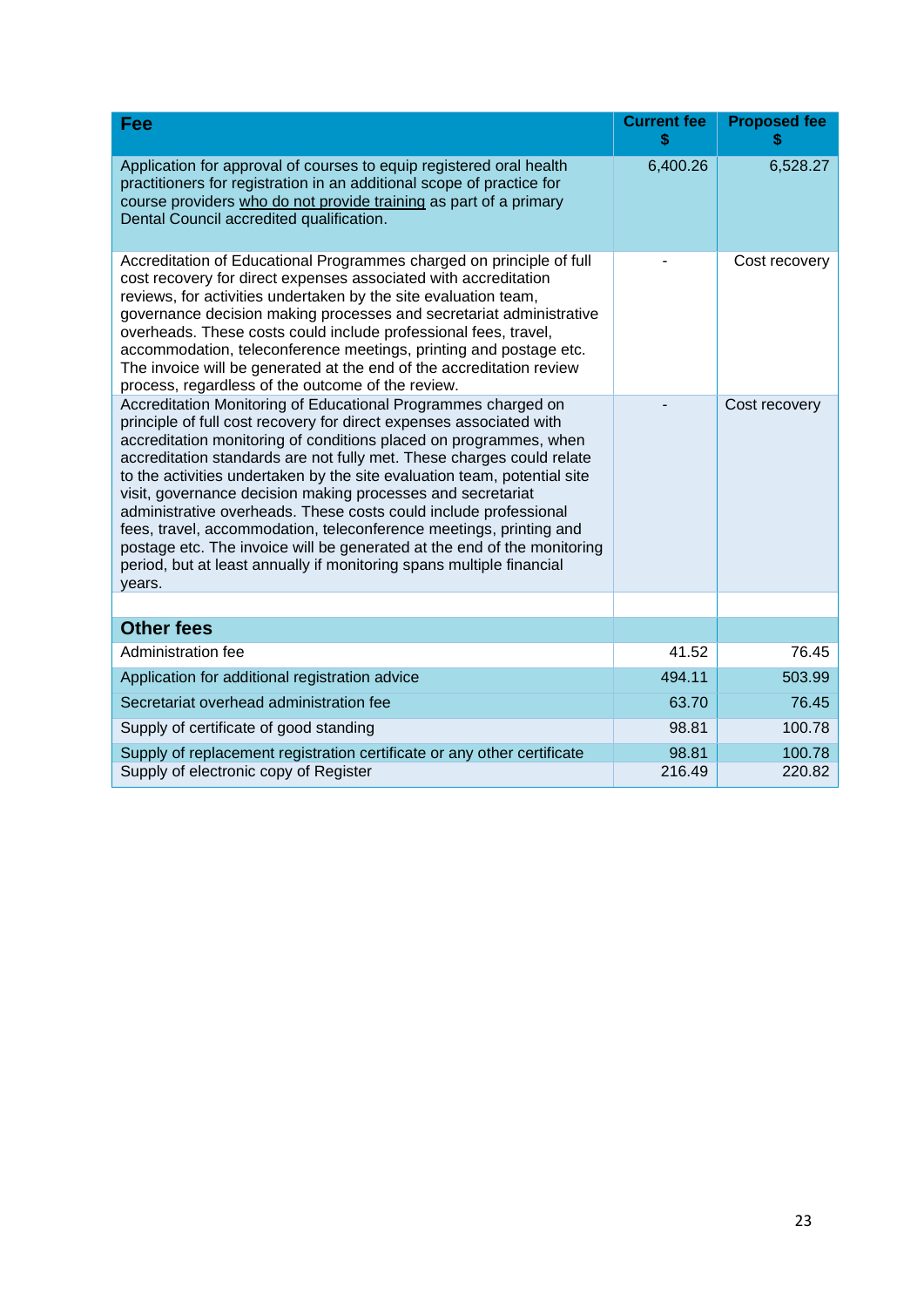# Appendix 3: Other 2021/22 proposed fees annotation note change

At present the Council gazettes its fees via the 2020 Dental Council gazette notice and displays on its website [\(https://www.dcnz.org.nz/resources-and-publications/resources/fees\)](https://www.dcnz.org.nz/resources-and-publications/resources/fees) the fees to be paid that year. The Council current gazette page 4 Annotation of Notes states:

### *Professional standards and Health programme fees – Annotation of notes*

*1 Fee will be adjusted for any specific requirements of the individual programme, third party costings and Dental Council secretariat administrative overheads, at the time the programme is established.*

*2. The practitioner will be charged direct professional fees and travel and accommodation expenses for supervisors, those providing oversight, tutors, course administrators etc. These expenses will be charged on an actual and reasonable basis in accordance with the Dental Council fees and payments and expenditure decisions and probity policies. Course materials, venue costs and administration expenses such as printing and postage will be also be charged based on actual costs.*

*3. The practitioner will be charged for secretariat administrative overheads at \$62.45 an hour.*

In order that Council can be more transparent to practitioners the Secretariat proposes that, subject to the outcome of the consultation process, the Dental Councils fees notice annotation of notes, note 2, be extended as follows below and also include a price range reference:

*"2. The practitioner will be charged direct professional fees and travel and accommodation expenses for supervisors, those providing oversight, tutors, course administrators etc. These expenses will be charged on an actual and reasonable basis in accordance with the Dental Council fees and payments and expenditure decisions and probity policies. Course materials, venue costs and administration expenses such as printing and postage will be also be charged based on actual costs.*

### *Competence programme:*

*The fees payable by a practitioner who is required to undertake a competence programme set or recognised by the Council under section 40 of the Act will be an amount that is sufficient to reimburse the Council for all costs and expenses actually and reasonably incurred by the Council in relation to the competence programme that applies to the practitioner. Such costs and expenses may include, without limitation:*

- *a) fees for service providers engaged by the Council in relation to the competence programme;*
- *b) travel, accommodation, and travel-related costs incurred in connection with site visits;*
- *c) administration expenses for Council administration, teleconference meetings, printing, postage, and communications.*

*Fees payable will be adjusted for the specific requirements of the individual competence programme and can range depending on the level of education required to bring a practitioner up to the required standard of competence.*

#### *Recertification programme:*

*The fees payable by a practitioner who is required to undertake an individual recertification programme set or recognised by the Council under section 41 of the Act will be an amount that is sufficient to reimburse the Council for all costs and expenses actually and reasonably incurred by the Council in relation to the competence programme that applies to the practitioner. Such costs and expenses may include, without limitation:*

- *a) fees for service providers engaged by the Council in relation to the competence programme;*
- *b) travel, accommodation, and travel-related costs incurred in connection with site visits;*